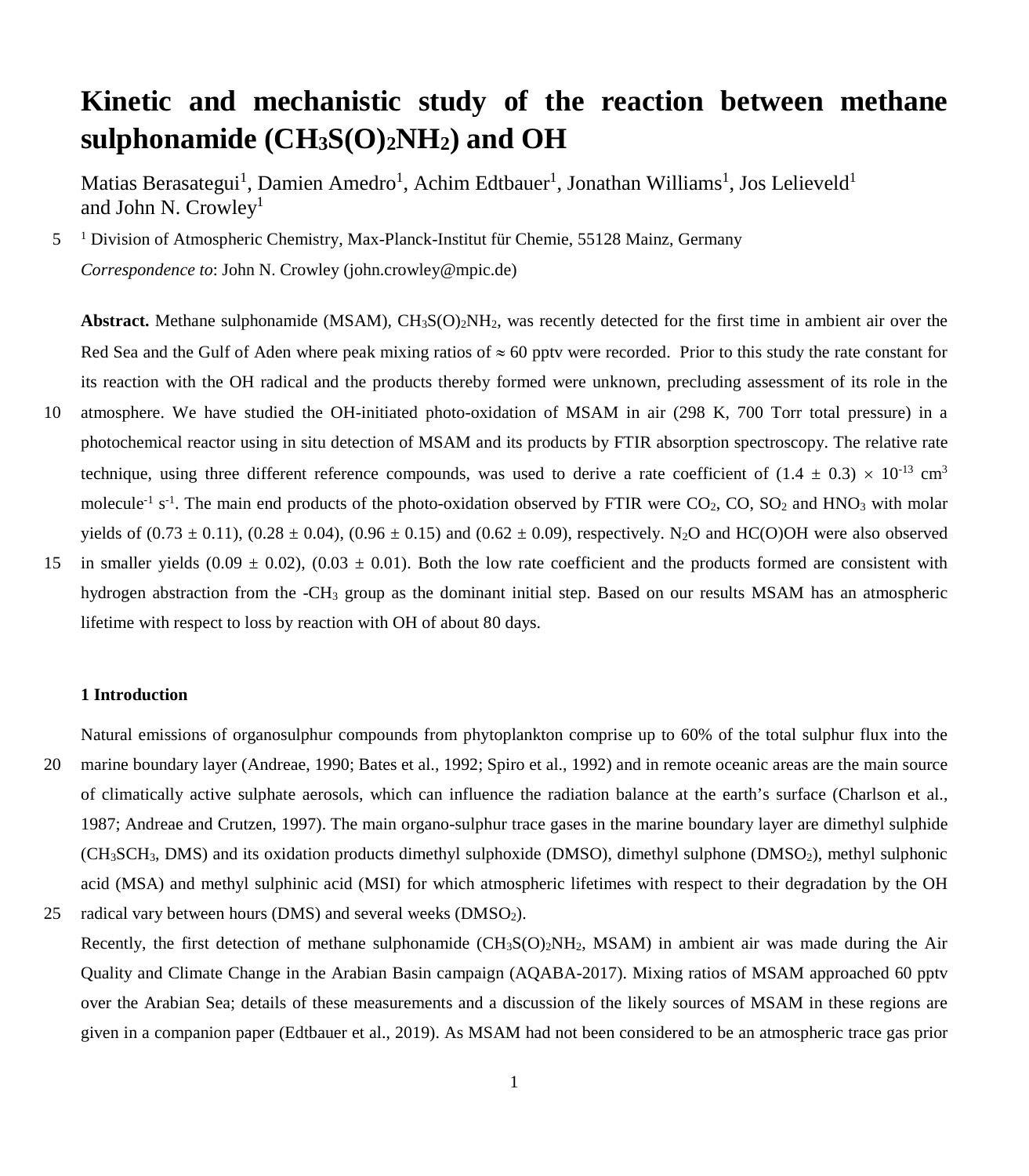- 30 to the observations of Edtbauer et al. (2019), there have been no laboratory studies to investigate either its spectroscopy or the kinetics of its reactions with atmospheric radicals, such as OH, so that its atmospheric lifetime and the products formed during its degradation in air were unknown. Combining carbon, nitrogen, sulphur and oxygen in a single, small molecule, MSAM is an intriguing species not only as an atmospheric trace gas but also from a spectroscopic and kinetic perspective. Unlike basic alkyl amines such as e.g.  $CH_3NH_2$ , MSAM contains an acidic  $-NH_2$  group (Remko, 2003).
- 35 This work presents the first kinetic and mechanistic study of the OH induced oxidation of MSAM in air. A reaction mechanism is proposed that, through numerical simulation, describes the time dependent formation of the end-products we observed. From these results, we calculate the lifetime and the likely role of MSAM in the atmosphere.

#### **2 Methods**

#### **2.1 Experimental set-up**

- 40 The experimental set-up used to study the reaction of OH with MSAM has been described in detail previously (Crowley et al., 1999; Bunkan et al., 2018). Briefly, the reaction vessel was a 44.39 L cylindrical quartz-wall chamber equipped with a White-type multiple reflection mirror system resulting in an 86.3 m optical path length for absorption spectroscopy in the infra-red. The quartz reactor was at room temperature (296  $\pm$  2 K) and for most experiments at 700 Torr total pressure (1) Torr = 1.333 hPa) using synthetic air bath gas. Six external, radially mounted, low pressure Hg-lamps emitting mainly at
- 45 253.65 nm provided a homogeneous light flux within the reactor for radical generation. A 1000 Torr capacitance manometer was used to measure the pressure inside the reactor.

MSAM and other gases used to generate OH (see below) were mixed in a glass vacuum-line which was connected directly to the reaction chamber by a PTFE piping. Two capacitance manometers (10 Torr and 100 Torr ranges) were used to accurately measure pressures in the vacuum-line. Crystalline MSAM melts at 363 K, has a boiling point of approximately 453 K and an

- 50 unknown vapour pressure (< 0.02 Torr) at room temperature. Owing to its low vapour pressure, MSAM was eluted into the reaction chamber by flowing synthetic air  $(450 \text{ cm}^3 \text{ STP min}^{-1}, \text{sccm})$  through a finger containing crystalline MSAM warmed to 333 K, and subsequently through a cold trap at 298 K (to prevent condensation downstream). This way we could ensure that the saturation vapour pressure of MSAM at 298 K was achieved. In initial experiments without the trap we observed extra absorption features, which could be assigned to a dimer of MSAM (see below).
- 55 Gas-phase infrared spectra in the range of 4000–600 cm<sup>-1</sup> were recorded with a resolution of 2 cm<sup>-1</sup> from 16 co-added interferograms (128 scans for the background) using a Fourier Transform Infra-Red (FTIR) spectrometer (Bruker Vector 22) equipped with an external photoconductive mercury-cadmium-telluride (MCT) detector cooled to liquid nitrogen temperature. OPUS-software was used to analyze and manipulate the IR spectra. Interferograms were phase-corrected (Mertz) and Boxcar apodized with a zero-filling-factor of 4. Most of the products obtained  $(CO<sub>2</sub>, CO, HC(O)OH, HNO<sub>3</sub>$  and
- $60\quad$  SO<sub>2</sub>) were identified and quantified from the IR reference spectra of pure samples under similar experimental conditions (700 Torr and 298.2 K, Figure S1).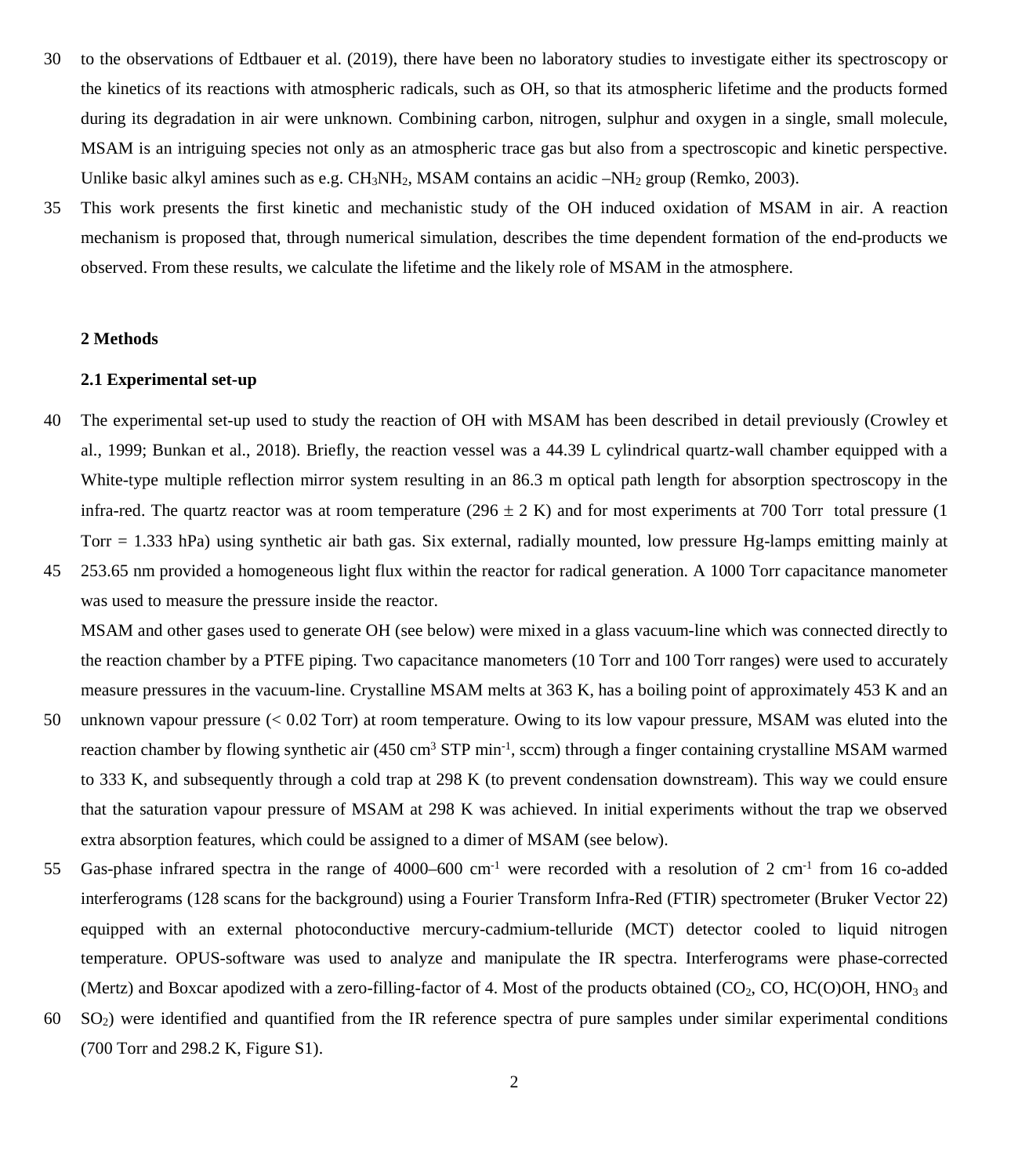The low vapour pressure of MSAM precluded accurate dosing into the chamber and thus generation of a calibration spectrum. In order to calibrate the infra-red absorption features of MSAM we oxidized it in air and then conducted a sulphur and nitrogen balance of the products. As discussed below, the only sulphur-containing product detected from MSAM

65 degradation was  $SO_2$  (which can easily be calibrated) and the only nitrogen contained products were HNO<sub>3</sub> and N<sub>2</sub>O, which can also be calibrated. Experiments in which MSAM was almost completely converted to known amounts of SO<sub>2</sub>, HNO<sub>3</sub> and N2O thus provided an indirect calibration (via assumption of 100% sulphur or nitrogen balance) of its concentration and thus IR-cross-sections.

## **2.2 Generation of OH**

70 OH was generated by the 254 nm photolysis of  $O_3$  in the presence of  $H_2$ .

| $O_3 + h\nu$ (254 nm) | $\rightarrow$ | $O(^1D) + O_2$ | (R1) |
|-----------------------|---------------|----------------|------|
| $O(^1D) + H_2$        | $\rightarrow$ | $OH + H$       | (R2) |
| $H + O2 + M$          | $\rightarrow$ | $HO2 + M$      | (R3) |

Further reactions that cycle OH and HO<sub>2</sub> (e.g. OH + H<sub>2</sub>, H + O<sub>3</sub>, HO<sub>2</sub> + O<sub>3</sub>) are listed in Table S1 of the supplementary 75 information.

In a typical experiment, the starting concentrations of O<sub>3</sub> and H<sub>2</sub> were  $\approx 5 \times 10^{14}$  and  $\approx 5{\text -}7 \times 10^{15}$  molecule cm<sup>-3</sup>. As described previously (Bunkan et al., 2018), this scheme generates not only OH radicals but (via e.g.  $(R3)$  also HO<sub>2</sub>. HO<sub>2</sub> is not expected to react with MSAM but will influence the course of secondary reactions in this system (e.g. by reacting with organic peroxy radicals) and thus the end-product distribution, as described in detail in section 3.5. Simulations of the radical

80 concentrations when generating OH in this manner indicate that the  $HO_2 / OH$  ratio is approximately 30, with individual concentrations of  $\approx 1 \times 10^{11}$  molecule cm<sup>-3</sup> HO<sub>2</sub> and  $3 \times 10^9$  molecule cm<sup>-3</sup> OH.

As OH source, the photolysis of  $O_3$  in the presence of  $H_2$  has the advantage over other photochemical sources (e.g. photolysis of H<sub>2</sub>O<sub>2</sub>, HONO or CH<sub>3</sub>ONO) that neither H<sub>2</sub> nor O<sub>3</sub> have strong absorption features in the infra-red, resulting in a less cluttered spectrum which simplifies retrieval of concentration-time profiles of reactants and products.

# 85 **2.3 Chemicals**

A commercially available sample of methane sulphonamide (Alfa Aesar,  $> 98\%$ ) was used. O<sub>3</sub> was generated by flowing synthetic air (Westfalen) through a stainless steel tube that housed a low-pressure Hg-lamp (PenRay) emitting at 184.95 nm. Synthetic air (Westfalen, 99.999%), H<sub>2</sub> (Westfalen, 99.999%), CO<sub>2</sub> (Westfalen 99.995%), CO (Westfalen, 99.997 %), SO<sub>2</sub> (Air Liquide, 1 ppmv in air) and HC(O)OH (Sigma Aldrich) were obtained commercially. Anhydrous nitric acid was

90 prepared by mixing  $KNO_3$  (Sigma Aldrich, 99%) and  $H_2SO_4$  (Roth, 98%), and condensing  $HNO_3$  vapour into a liquid nitrogen trap.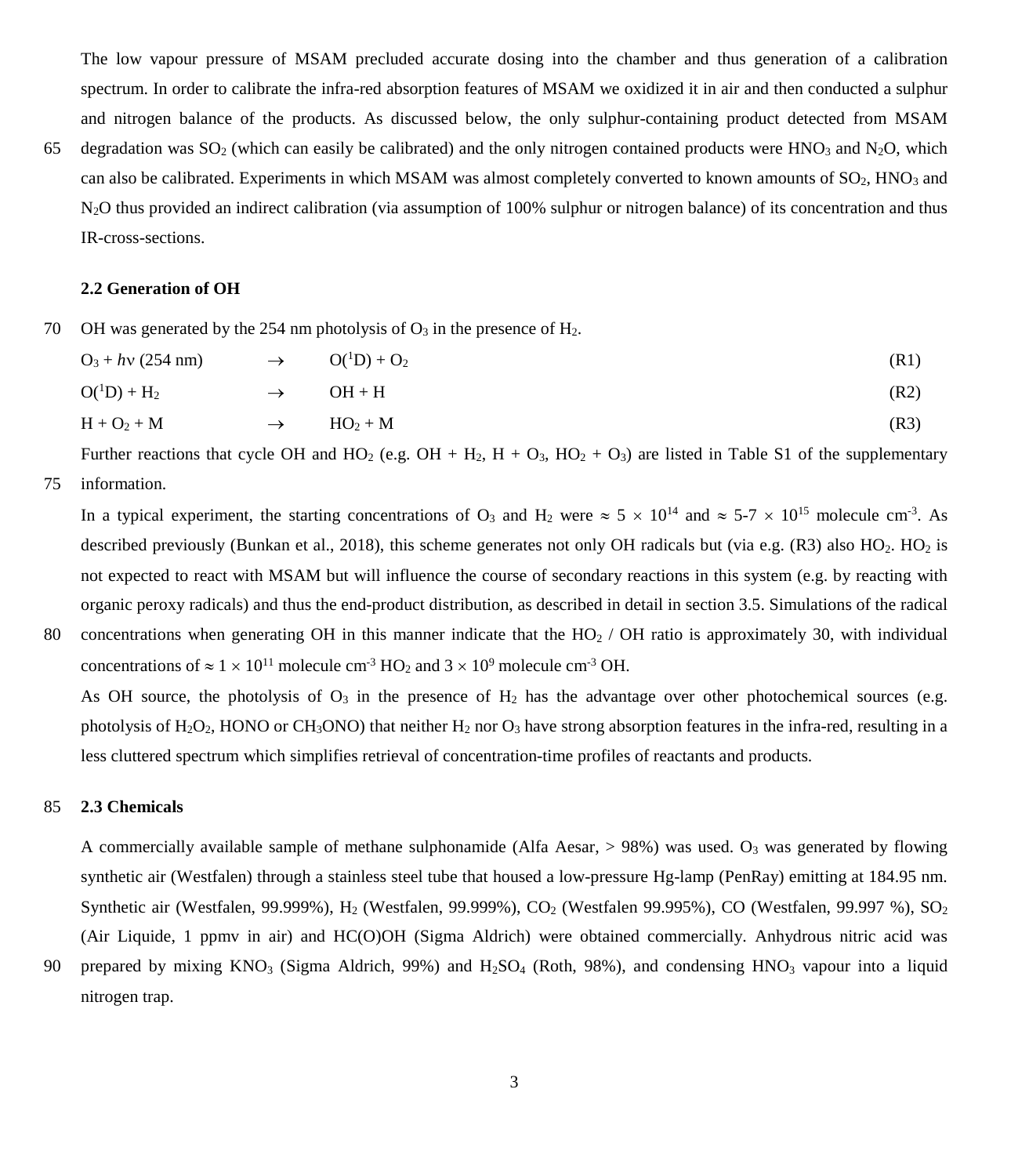#### **2.4 Relative rate constant determination**

The rate constant  $(k_4)$  of the reaction between OH and CH<sub>3</sub>SO<sub>2</sub>NH<sub>2</sub> (Reaction R4) was measured using the relative rate method using (in different experiments) formic acid (HC(O)OH), acetone (CH<sub>3</sub>C(O)CH<sub>3</sub>) and methanol (CH<sub>3</sub>OH) as 95 reference compounds.

| $CH3S(O)2NH2 + OH$  | $\longrightarrow$ | Products        | (R4) |
|---------------------|-------------------|-----------------|------|
| $CH_3C(O)CH_3 + OH$ | $\rightarrow$     | <b>Products</b> | (R5) |
| $HC(O)OH + OH$      | $\rightarrow$     | Products        | (R6) |
| $CH3OH + OH$        | $\rightarrow$     | Products        | (R7) |

100 Relative rate constants were derived by monitoring the depletion of one or more IR-features of MSAM relative to those of the reference compounds. The following expression links the depletion factors (e.g.  $\ln([\text{MSAM}]_0/[\text{MSAM}]_t$ ) to the relative rate coefficient:

$$
\ln\left(\frac{[MSAM]_0}{[MSAM]_t}\right) = \frac{k_4}{k_{\text{ref}}} \ln\left(\frac{[\text{ref}]_0}{[\text{ref}]_t}\right) \tag{1}
$$

- where  $[MSAM]_0$ ,  $[MSAM]_t$ ,  $[ref]_0$ , and  $[ref]_t$  are the concentrations of MSAM and reference compound at times 0 and t;  $k_4$ 105 and *k*ref are the rate constants for reactions of OH with the MSAM and reference, respectively. As only relative changes in the IR-signal are used in the analysis, absolute concentrations are not required as long as the absorption features used display a linear relation with concentration. Plots of  $\ln([MSAM]_0 / [MSAM]_t)$  versus  $\ln([ref]_0 / [ref]_t)$  should therefore be linear, pass through the origin, and have a slope of *k*<sup>4</sup> / *k*ref. The experimental procedure consisted of filling the cell with a mixture of MSAM / reference /  $O_3$  /  $H_2$  /  $N_2$  and allowing it to mix (5-10 min) prior to subjecting the mixture to 253.65 nm radiation 110 whilst monitoring IR features at 3-5 min intervals.
- This analysis inherently assumes that the only loss process for MSAM and the reference molecules is reaction with OH. Experiments in which the starting gas-mixture was allowed to stand for several hours with no discernible loss of MSAM, formic acid, methanol or acetone confirmed that none of these gases are lost to the wall or react with  $O_3$  to a significant extent. From observation of MSAM and O<sub>3</sub> mixtures we were able to derive an upper limit for the reaction of MSAM with 115 O<sub>3</sub> of  $1 \times 10^{-19}$  cm<sup>3</sup> molecule<sup>-1</sup> s<sup>-1</sup>.

#### **3 Results and Discussion**

## **3.1 Vibrational characterisation of CH3SO2NH2**

The experimental, infra-red absorption spectrum of MSAM (Fig. 1) shows characteristic bands corresponding to  $SO_2$ stretching vibrations at 1385 and 1172 cm<sup>-1</sup>, the NH<sub>2</sub> wagging vibration at 857 cm<sup>-1</sup>, stretching vibrations at 3476 and 3380

120  $\text{cm}^{-1}$ , bending at 1551 cm<sup>-1</sup>, and the CH<sub>3</sub> wagging band at 976 cm<sup>-1</sup>. Assignment of the infra-red features (Table 1) was made by comparison with a theoretical spectrum calculated using density functional theory (DFT) at the B3LYP/6-311++G(3d,2p) and B3LYP/aug-cc-pVTZ-pp levels of theory for the vibrational characterization of MSAM in gas phase. These basis sets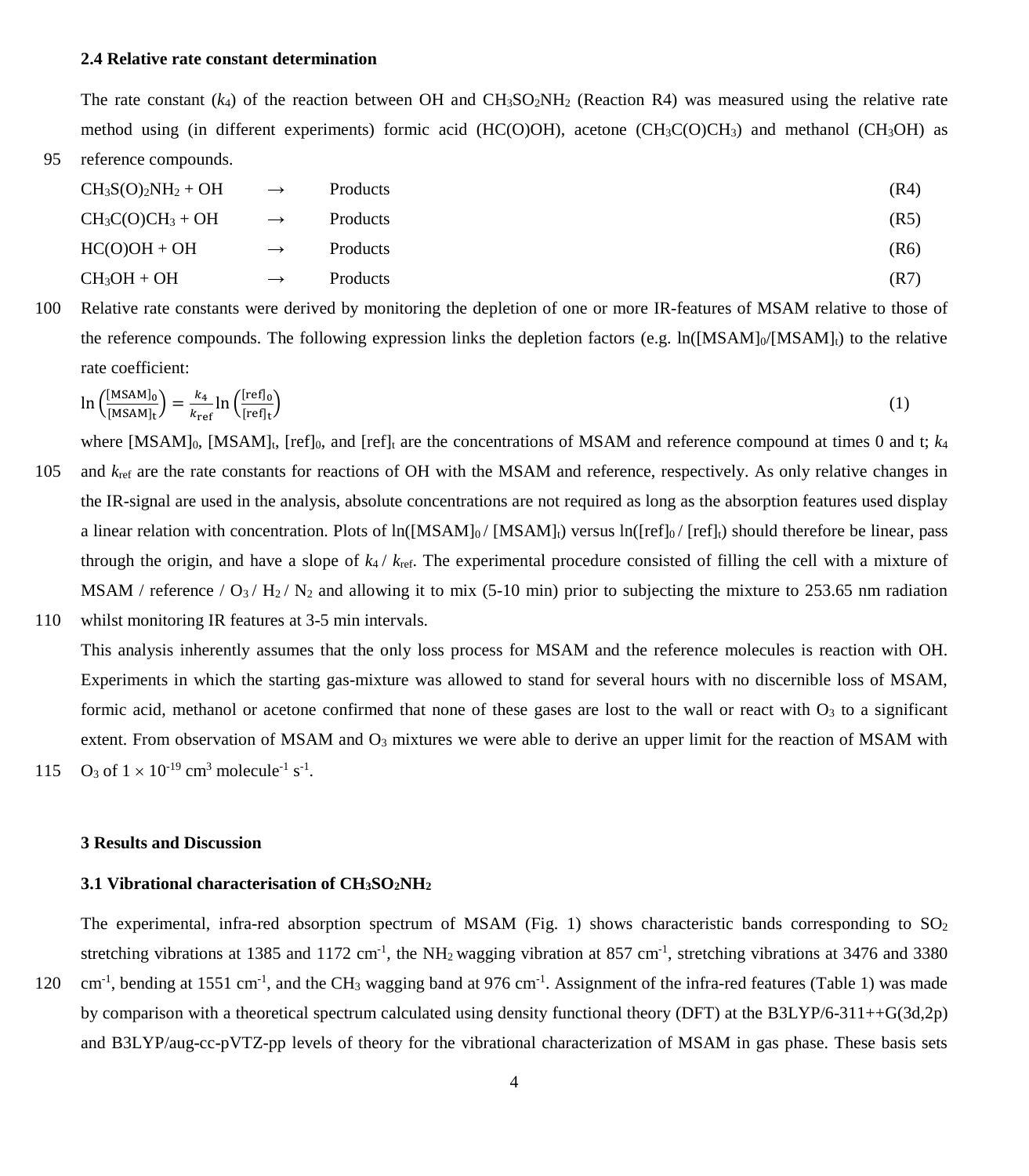should be sufficient to describe the relative energies for the isomers. Harmonic vibrational frequencies and zero-point energies (ZPE) were calculated at these levels of theory to check whether the stationary points obtained were either isomers

- 125 or first-order transition states (all calculated conformers had only real frequencies). The high accuracy energy method Gaussian-4 with Møller-Plesset expansion truncated at second order (G4MP2) was also used for the calculation of the barrier energies. The determination of the Hessian matrix also enabled the calculation of the thermochemical quantities for the conformers at 298.15 K. All symmetry restrictions were turned off in the calculations. All calculations were run with the Gaussian 09 program package (Frisch, 2010). Assuming that the point group for the molecule is Cs, all 24 fundamental
- 130 modes should be both IR and Raman active, fourteen of them belonging to A' representation and ten to A''. All the vibrational frequencies are real and positive. The assignments in Table 1 were made from an evaluation of the normal modes displacement vectors; as many of the modes are strongly coupled, this information is rather subjective. The frequencies of the absorption bands of the theoretical spectrum displayed in Fig.1 were adjusted by a scaling factor of  $0.968 \pm 0.019$ recommended for the B3LYP/aug-cc-pVTZ level of theory (column "ratio" in Table 1) (Halls et al., 2001).
- 135 If the "cold trap" is removed, extra absorption bands originating from the MSAM-dimer are observed. These slowly disappear with time as the condensation of the low-volatility dimer to the reactor surfaces takes place. Fig. S1 of the supplementary information shows the IR spectra of the dimer after the subtraction of the monomer. A complete characterization of the vibrational modes is presented in Table S1 of the supplementary information. According to our calculations, two hydrogen-bond interactions between the -HNH∙∙∙OSO- are formed in the dimer which produce a
- 140 bathochromic shift of the absorption bands. For each kinetic experiment we ensure that no dimer band is present in the initial spectrum.

## **3.2 Relative rate measurements: Determination of** *k***<sup>4</sup>**

Once the concentrations of MSAM and the reference compound were stable (i.e. mixing in the chamber was complete) the Hg-lamps were switched on for a period of typically one hour during which FTIR spectra (duration of  $\sim$ 20 seconds) were 145 obtained every few minutes. The concentrations of the reactants in each individual experiment can be found in Table 2. Figure 2 shows the loss of absorption features due to MSAM and the reference compound (in this case acetone) at different times during the experiment.

The depletion of MSAM was quantified by integrating the Q-branch of the 857, 1172, 1383 cm<sup>-1</sup> absorption bands, and the complete absorption band at 3380 cm<sup>-1</sup>. The relative depletion of the MSAM absorption-features agreed to within  $\sim$  5%.

150 Depletion of the reference gases were quantified by integrating their absorption bands at  $1221-1249$  cm<sup>-1</sup> (acetone), 2788- $3070 \text{ cm}^{-1}$  (methanol) and  $1073-1133 \text{ cm}^{-1}$  (formic acid). An alternative analysis procedure, in which the relative depletion of MSAM was derived by scaling a reference spectrum of MSAM (e.g. that obtained prior to photolysis) to match those at various times after photolysis was also used. The depletion factors thus obtained were indistinguishable from those using individual absorption features.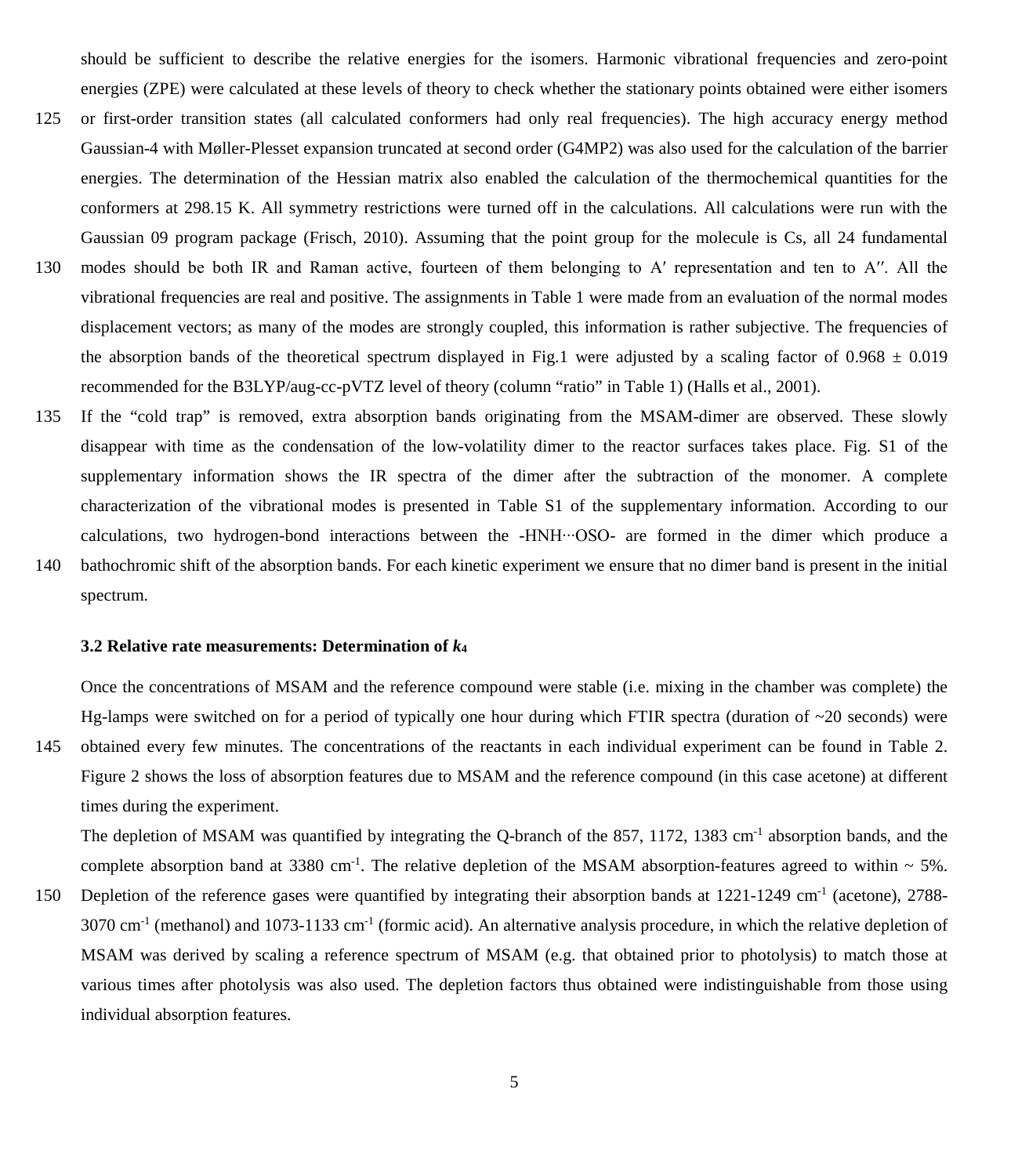- 155 Figure 3 shows plots of the depletion factors for MSAM versus those of the three reference compounds following exposure to OH radicals in 700 Torr of synthetic air at 296 K. A linear least-squares analysis of the data gives rate constant ratios *k*<sup>4</sup> /  $k_5 = (0.778 \pm 0.008)$ ,  $k_4 / k_6 = (0.307 \pm 0.004)$  and  $k_4 / k_7 = (0.158 \pm 0.002)$  where the quoted errors are two standard deviations. Table 2 summarizes the experimental conditions and the rate coefficient ratios obtained when using each MSAM absorption band. The difference between the rate coefficient ratios obtained for the three absorption bands experiments is
- 160 always less than 5%. The rate constant ratios were placed on an absolute basis using evaluated rate coefficients (Atkinson et al., 2006; IUPAC, 2019) whereby  $k_5 = (1.8 \pm 0.36) \times 10^{-13}$ ,  $k_6 = (4.5 \pm 1.8) \times 10^{-13}$ , and  $k_7 = (9.0 \pm 1.8) \times 10^{-13}$  cm<sup>3</sup> molecule<sup>-1</sup> s<sup>-1</sup>. We derive values of  $k_4$  (relative to acetone) =  $(1.40 \pm 0.28) \times 10^{-13}$ ,  $k_4$  (relative to formic acid) =  $(1.38 \pm 0.55) \times 10^{-13}$ , and  $k_4$  (relative to methanol) = (1.42  $\pm$  0.28) × 10<sup>-13</sup> cm<sup>3</sup> molecule<sup>-1</sup> s<sup>-1</sup> (where the uncertainties include uncertainty associated with the evaluated rate coefficients for  $k_5$ ,  $k_6$  and  $k_7$ ). The values of  $k_4$  obtained using the three different reference compounds
- 165 are, within experimental uncertainties, identical, indicating the absence of significant systematic errors associated with the use of the reference reactants. We prefer the value of *k*<sup>4</sup> from the experiment using acetone as reference. For acetone, the relative rate constant is close to unity and the rate coefficient for OH has been extensively studied and is associated with low uncertainty. The preferred value of the rate coefficient,  $k_4$ , is (1.4  $\pm$  0.3) x 10<sup>-13</sup> cm<sup>3</sup> molecule<sup>-1</sup> s<sup>-1</sup> where the uncertainty is 2σ.

## 170 **3.3 Product yields**

In order to identify and quantify the end-products of the title reaction in air, approximately (6.25  $\pm$  0.75)  $\times$  10<sup>13</sup> molecule cm<sup>-3</sup> of MSAM,  $4.04 \times 10^{14}$  molecule cm<sup>-3</sup> of O<sub>3</sub> and  $1.00 \times 10^{15}$  molecule cm<sup>-3</sup> of H<sub>2</sub> were loaded into the chamber at a total pressure of 700 Torr of synthetic air and 298 K. Subsequent to initiation of the reaction between OH and MSAM by switching the Hg-lamps on, IR-spectra  $(700 - 4000 \text{ cm}^{-1})$  were taken at 300 seconds intervals.

- 175 Figure 4 shows the initial spectrum of the gas mixture with  $O_3$  bands at 903-1068 and 2064-2134 cm<sup>-1</sup> (A), the spectrum after 3000 s (B) showing depletion of MSAM and formation of products and the final products after the disappearance of the Qbranches (at 1172 and 1385 cm<sup>-1</sup>) of MSAM after 5700 s (C). The IR-absorption bands of water vapour have been subtracted from the spectra. Both  $CO_2$  (2387-2300 cm<sup>-1</sup>) and  $CO$  (2226-2050 cm<sup>-1</sup>) are observed from the photolysis of compounds adsorbed on the walls and surfaces of the cell, and do not result solely from MSAM degradation.
- 180 Figure 4 also displays reference spectra (measured at the same temperature and pressure) of the compounds we identified as reaction products. Other than  $CO_2$  and  $CO$ , nitric acid (HNO<sub>3</sub>) and sulphur dioxide (SO<sub>2</sub>) are easily identified, with weak features from  $N_2$ O,  $N_2$  and formic acid (HC(O)OH) also apparent. The absorption of each product was converted to a concentration using calibration curves that were obtained at the same pressure and temperature (see Fig. S2 of the supplementary information).
- 185 Figure 5 plots the concentration of SO<sub>2</sub> (the only sulphur containing product observed), the sum of HNO<sub>3</sub> + 2 N<sub>2</sub>O (the total reactive nitrogen observed as product) and the sum of  $CO<sub>2</sub> + CO + HC(O)OH$  (total carbon containing products observed)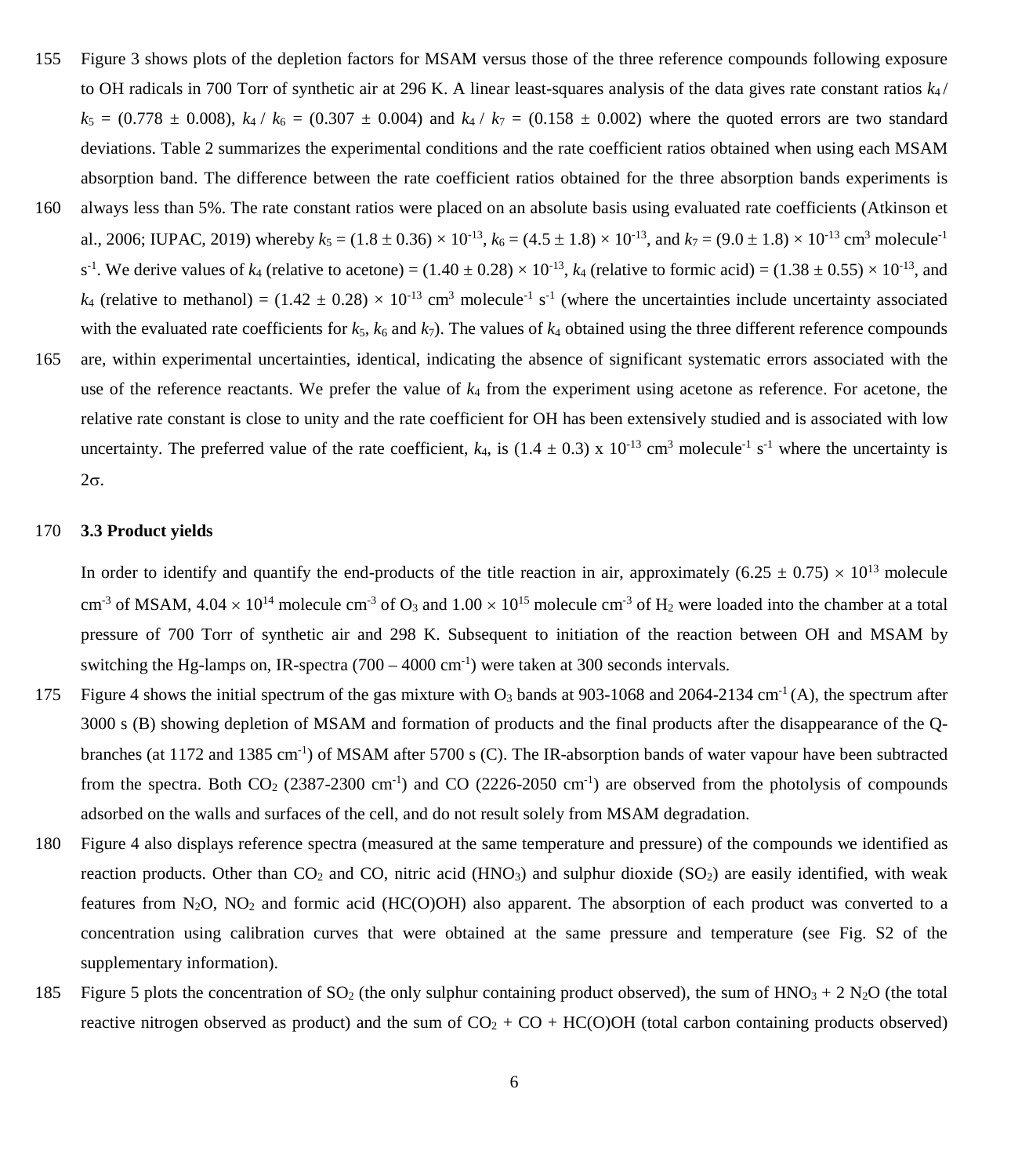versus the fractional depletion of MSAM. The concentrations after 6000 seconds (when ~90% of the MSAM had reacted) were:  $[SO_2] = 5.74 \times 10^{13}$ ,  $[HNO_3] = 3.15 \times 10^{13}$ ,  $[N_2O] = 4.17 \times 10^{12}$ ,  $[CO_2] = 4.13 \times 10^{13}$ ,  $[CO] = 1.65 \times 10^{13}$  and  $[HC(O)OH] = 1.77 \times 10^{12}$  molecules cm<sup>-3</sup>. MSAM contains one atom each of sulphur, nitrogen and carbon. If SO<sub>2</sub>, reactive

- 190 nitrogen and carbon are conserved, we can derive initial concentrations of MSAM (from the slope) of  $6.12 \pm 0.08 \times 10^{12}$ molecule cm<sup>-3</sup> (based on the sulphur balance),  $5.10 \pm 0.05 \times 10^{12}$  molecule cm<sup>-3</sup> (based on the nitrogen balance) and  $7.4 \pm 0.2$  $\times$  10<sup>12</sup> molecule cm<sup>-3</sup> (based on the carbon balance at the maximum fractional depletion of MSAM). As already mentioned, total carbon is very likely to be overestimated due to its formation and desorption at/from the walls of the chamber. As the main nitrogen product is HNO3, which has a large affinity for surfaces and which is likely to be lost to the walls, we also
- 195 expect that use of reactive nitrogen will result in an underestimation of the initial MSAM concentration. For these reasons we consider that the best method to estimate the initial concentration of MSAM is via the formation of SO<sub>2</sub>. Figure S3 of the supplementary information illustrates the strict proportionality between the relative change of the  $SO<sub>2</sub>$  concentration and the MSAM absorption feature at  $1384 \text{ cm}^{-1}$  in 4 different experiments. From these 4 experiments we derive an absorption crosssections for MSAM at this wavenumber of  $(4.06 \pm 0.17) \times 10^{-19}$  cm<sup>2</sup> molecule<sup>-1</sup>. This value was used to scale the spectrum of
- 200 MSAM (Fig. 1) and was used to calculate initial concentrations in all other experiments. Figure 6a presents a plot of Δ[product] versus -Δ[MSAM] from one experiment. Apart from CO, we observe a roughly linear relationship for all products. Time dependent yields of each product are displayed in Fig. 6b. Whereas the yields of  $SO_2$ ,  $CO_2$ ,  $N_2O$  and HC(O)OH are, within experimental scatter roughly constant, that of HNO<sub>3</sub> (black line) reaches a constant value only after 800 seconds, indicating that it is not formed directly, but in a secondary reaction. In contrast, the CO yield is initially slightly
- 205 larger than unity (indicative of extra sources from the chamber walls) and then decreases with time as it is removed (via reaction with OH) to form CO<sub>2</sub>. The molar yields (after 6000 seconds of photolysis when MSAM has depleted to  $\sim$ 20% of its original concentration) of the products obtained at 298 K and 700 Torr of synthetic air are:  $\Phi(SO_2) = 0.96 \pm 0.15$ ,  $\Phi(HNO_3)$  $= 0.62 \pm 0.09$ ,  $\Phi(N_2O) = 0.09 \pm 0.02$ ,  $\Phi (CO_2) = 0.73 \pm 0.11$ ,  $\Phi(HC(O)OH) = 0.03 \pm 0.01$ . The slight deviation of  $\Phi(SO_2)$ from unity stems from the fact that the quoted yield is at a fixed time, whereas the initial MSAM concentration was derived 210 using all the  $SO_2$  data in this experiment as described above. As  $N_2O$  contains two N-atoms, the nitrogen balance is thus 0.80  $\pm$  0.13. It is likely that some HNO<sub>3</sub> is lost to reactor surfaces, explaining the deviation from unity. Note that if we had used

the nitrogen balance to derive the MSAM IR-cross-sections, the SO2 yield would have exceeded unity.

# **3.4 Reaction mechanism**

The time dependent formation of  $HNO<sub>3</sub>$ ,  $SO<sub>2</sub>$ ,  $N<sub>2</sub>O$  and CO provide important clues to the reaction mechanism. Addition to 215 the S-atom is not possible so that the initial step will be abstraction of hydrogen by the OH radical, either from the -CH<sub>3</sub> group (Reaction R8a) or from the  $-NH<sub>2</sub>$  group (Reaction R8b):

$$
CH3SO2NH2 + OH \rightarrow CH2SO2NH2 + H2O (R8a)
$$
\n
$$
CH3SO2NH2 + OH \rightarrow CH3SO2NH + H2O (R8b)
$$

$$
H_3SO_2NH_2+OH \longrightarrow CH_3SO_2NH+H_2O \qquad (R8b)
$$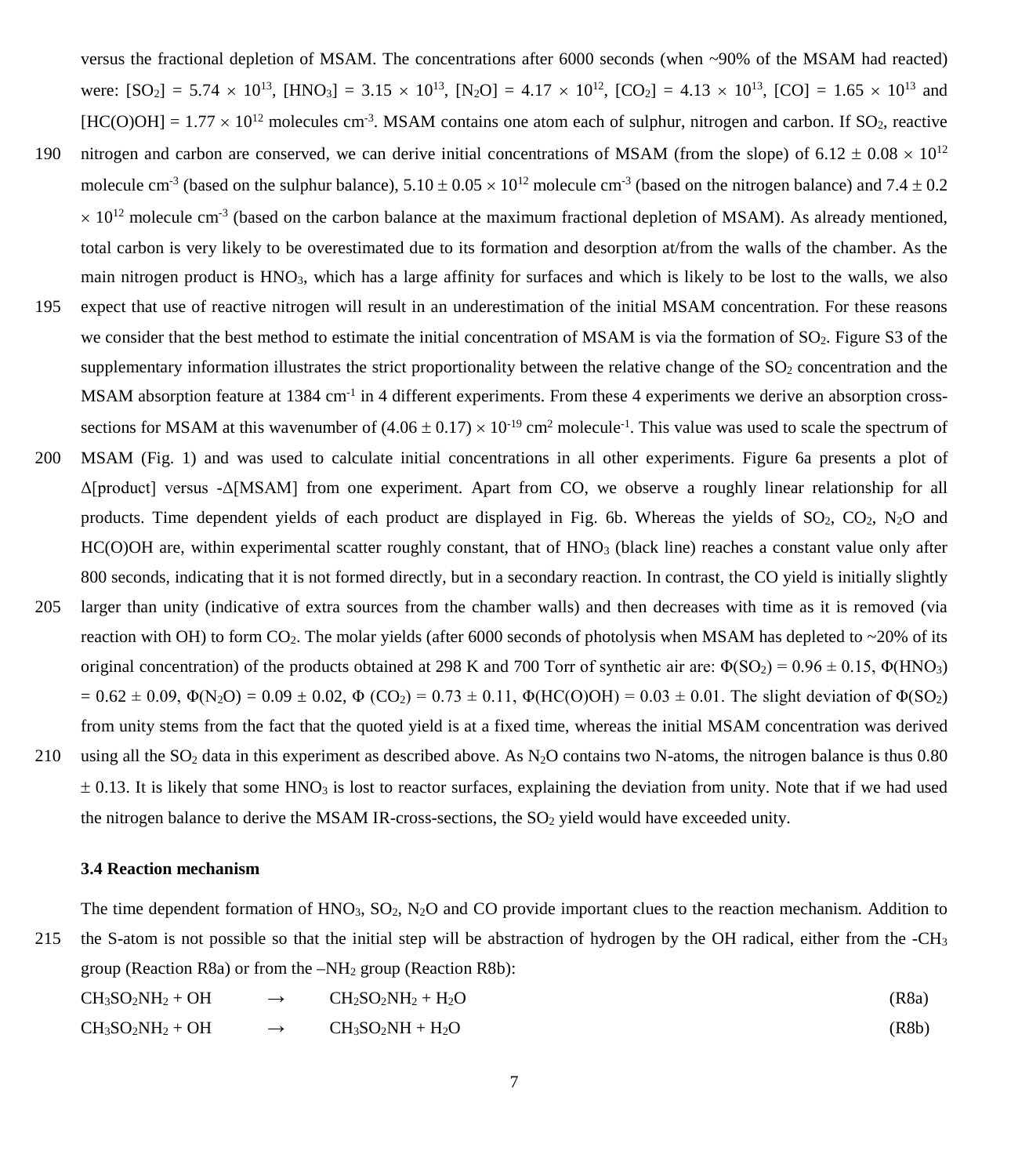Based on results of previous studies of the reactions of OH with trace-gases containing both CH<sub>3</sub> and -NH<sub>2</sub> entities (e.g.

220 CH<sub>3</sub>NH<sub>2</sub> or CH<sub>3</sub>C(O)NH<sub>2</sub>) we expect abstraction at the  $-CH_3$  group (Reaction R8a) to dominate (Onel et al., 2014; Borduas et al., 2015; Butkovskaya and Setser, 2016). H-abstraction at the methyl-group is also consistent with a rate coefficient for R4 that is very similar to that for  $OH +$  acetone.

#### **3.4.1 Abstraction from the -CH<sub>3</sub> group**

In section 3.4.1 we focus on the fate of the peroxy radical,  $OOCH<sub>2</sub>SO<sub>2</sub>NH<sub>2</sub>$ , formed by reaction of initially formed 225 CH<sub>2</sub>SO<sub>2</sub>NH<sub>2</sub> with O<sub>2</sub> (R9). The most important reactions of organic peroxy radicals are self-reactions (R10) or reactions with NO (R11),  $NO<sub>2</sub>$  (R12), or  $HO<sub>2</sub>$  (R13).

| $CH2SO2NH2 + O2$                                      | $OOCH2SO2NH2$     | (R9)  |
|-------------------------------------------------------|-------------------|-------|
| $2$ OOCH <sub>2</sub> SO <sub>2</sub> NH <sub>2</sub> | $OCH2SO2NH2 + O2$ | (R10) |

$$
OOCH2SO2NH2 + NO \rightarrow OCH2SO2NH2 + NO2
$$
\n
$$
OOCH2SO2NH2 + NO2 \rightarrow O2NOOCH2SO2NH2
$$
\n
$$
OOCH2SO2NH2 + HO2 \rightarrow HOOCH2SO2NH2 + O2
$$
\n(R13)

Peroxy nitrates such as the one formed in Reaction (R12) are thermally unstable with respect to dissociation back to reactants at room temperature and given the very low concentrations of  $NO<sub>2</sub>$  in our system, Reaction (R12) will not play a significant role in this study.

235 The oxy-radical, OCH<sub>2</sub>SO<sub>2</sub>NH<sub>2</sub> formed in Reactions (R10) and (R11) will react with O<sub>2</sub> to produce an aldehyde (Reaction R14). Alternatively, it could undergo C-S bond cleavage (Reaction R15) to form formaldehyde (CH<sub>2</sub>O) and the SO<sub>2</sub>NH<sub>2</sub> radical:

$$
OCH2SO2NH2 + O2 \longrightarrow H C(O)SO2NH2 + HO2
$$
 (R14)

 $OCH_2SO_2NH_2 \rightarrow CH_2O + SO_2NH_2$  (R15)

240 The fate of HC(O)SO<sub>2</sub>NH<sub>2</sub> will be reaction with OH to form C(O)SO<sub>2</sub>NH<sub>2</sub> (R16) which may dissociate to form CO + SO<sub>2</sub>NH<sub>2</sub> (R17). The rate coefficient for reaction (R16) is expected to be  $\approx 10^{-11}$  cm<sup>3</sup> molecule<sup>-1</sup> s<sup>-1</sup> as for many similar reactions of OH with aldehydes (e.g. CH<sub>3</sub>CHO).

$$
HC(O)SO2NH2 + OH \rightarrow C(O)SO2NH2 + H2O \tag{R16}
$$

C(O)SO<sub>2</sub>NH<sub>2</sub> may either decompose to SO<sub>2</sub>NH<sub>2</sub> and CO (R17) or react with O<sub>2</sub> to form a  $\alpha$ -carbonyl peroxy radical (R18).

 $C(O)SO_2NH_2 + O_2 + M \rightarrow O_2C(O)SO_2NH_2 + M$  (R18)

 $245 \quad \text{C(O)SO}_2\text{NH}_2 \rightarrow \quad \text{SO}_2\text{NH}_2 + \text{CO}$  (R17)

The fate of  $O_2C(O)SO_2NH_2$  is likely to be dominated by reaction with HO<sub>2</sub> which, by analogy to CH<sub>3</sub>C(O)O<sub>2</sub> (another  $\alpha$ carbonyl peroxy radical) is expected to lead to the reformation of OH (Dillon and Crowley, 2008; Groß et al., 2014).

 $O_2C(O)SO_2NH_2 + HO_2 \rightarrow OH + O_2 + CO_2 + SO_2NH_2$  (R19)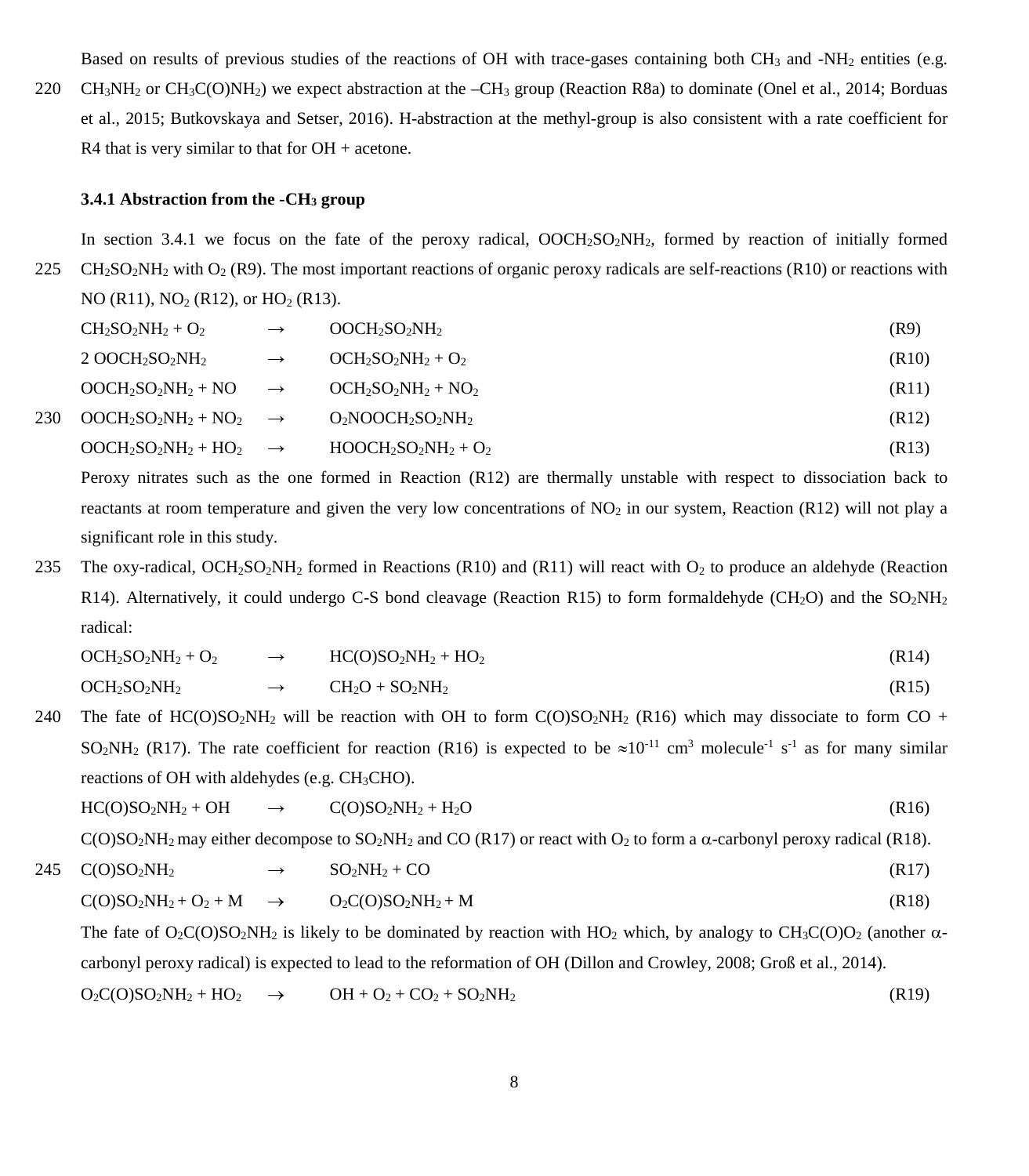250 In both scenarios, SO2NH2 is the sulphur containing product, whereas formation of the peroxy radical in R18 will result in early  $CO<sub>2</sub>$  formation and OH-recycling.

Formaldehyde formed in R15 will react with OH to form CO and subsequently CO2:

| $CH2O + OH$         | $\rightarrow$ | $HCO + H2O$ | (R20) |
|---------------------|---------------|-------------|-------|
| $HCO + O2$          | $\rightarrow$ | $HO_2 + CO$ | (R21) |
| 255 $CO + OH (+O2)$ | $\rightarrow$ | $CO2 + HO2$ | (R22) |
|                     | .             | .           |       |

But it may also react with  $HO<sub>2</sub>$  to form formic acid:

$$
CH2O + HO2 + M \longrightarrow HOCH2OO + M \tag{R23}
$$

$$
2 \text{ HOCH}_2\text{OO} \longrightarrow \text{HOCH}_2\text{O} + \text{O}_2 \tag{R24}
$$

$$
HOCH2O + O2 \longrightarrow HC(O)OH + HO2
$$
\n
$$
(R25)
$$

260 The above reactions explain, at least qualitatively, the observed formation of  $CO$ ,  $CO<sub>2</sub>$  and  $HC(O)OH$ . Note that the room temperature rate coefficient for reaction of OH with HCHO is large  $(8.5 \times 10^{-12} \text{ cm}^3 \text{ molecule}^{-1} \text{ s}^{-1}$ , Atkinson et al. (2006)) compared to that for reaction with CO (2.2  $\times$  10<sup>-13</sup> cm<sup>3</sup> molecule<sup>-1</sup> s<sup>-1</sup> Atkinson et al. (2006)), which explains why CO was observed as an intermediate product at high concentrations whereas HCHO was not.

The likely fate of the  $SO_2NH_2$  radical formed in Reaction (R15) is either reaction with  $O_2$  to generate  $SO_2NH$  or dissociation 265 by S-N bond-scission to produce  $SO_2$  and the NH<sub>2</sub> radical.

$$
SO2NH2 + O2 \rightarrow SO2NH + HO2
$$
\n
$$
SO2NH2 \rightarrow SO2 + NH2
$$
\n(R26)

We did not observe features in the IR- spectrum that that could be assigned to SO<sub>2</sub>NH based on the spectrum reported by Deng et al. (2016) and propose that reaction (R27) is the source of  $SO<sub>2</sub>$  as a major reaction product. By analogy with the

270 thermal decomposition of the similar  $CH_3SO_2$  radical, which dissociates to  $CH_3$  and  $SO_2$  on a millisecond time scale (Ray et al., 1996), we expect SO<sub>2</sub>NH<sub>2</sub> to decompose stoichiometrically to SO<sub>2</sub> and NH<sub>2</sub> on the time scale of our experiments. The  $NH<sub>2</sub>$  radical, is known to react with  $O<sub>3</sub>$ ,  $HO<sub>2</sub>$  and  $NO<sub>2</sub>$  (IUPAC, 2019):

$$
NH2 + O3 \longrightarrow NH2O + O2
$$
 (R28)

$$
NH_2 + HO_2 \longrightarrow NH_2O + OH \tag{R29a}
$$

$$
275 \quad NH_2 + HO_2 \qquad \longrightarrow \qquad HNO + H_2O \tag{R29b}
$$

$$
NH2 + NO2 \longrightarrow N2O + H2O
$$
 (R30)

 $NH<sub>2</sub>O$  rearranges within ~1 ms to NHOH (Kohlmann and Poppe, 1999), which then reacts with OH or O<sub>2</sub> to generate HNO:

$$
NHOH + OH \longrightarrow \qquad HNO + H_2O \tag{R31}
$$

$$
NHOH + O2 \longrightarrow HNO + HO2
$$
 (R32)

280 The fate of HNO is the reaction with OH or  $O_2$  to generate NO (reactions R33 and R34):

$$
HNO + O2 \longrightarrow NO + HO2
$$
 (R33)

$$
HNO + OH \longrightarrow NO + H_2O \tag{R34}
$$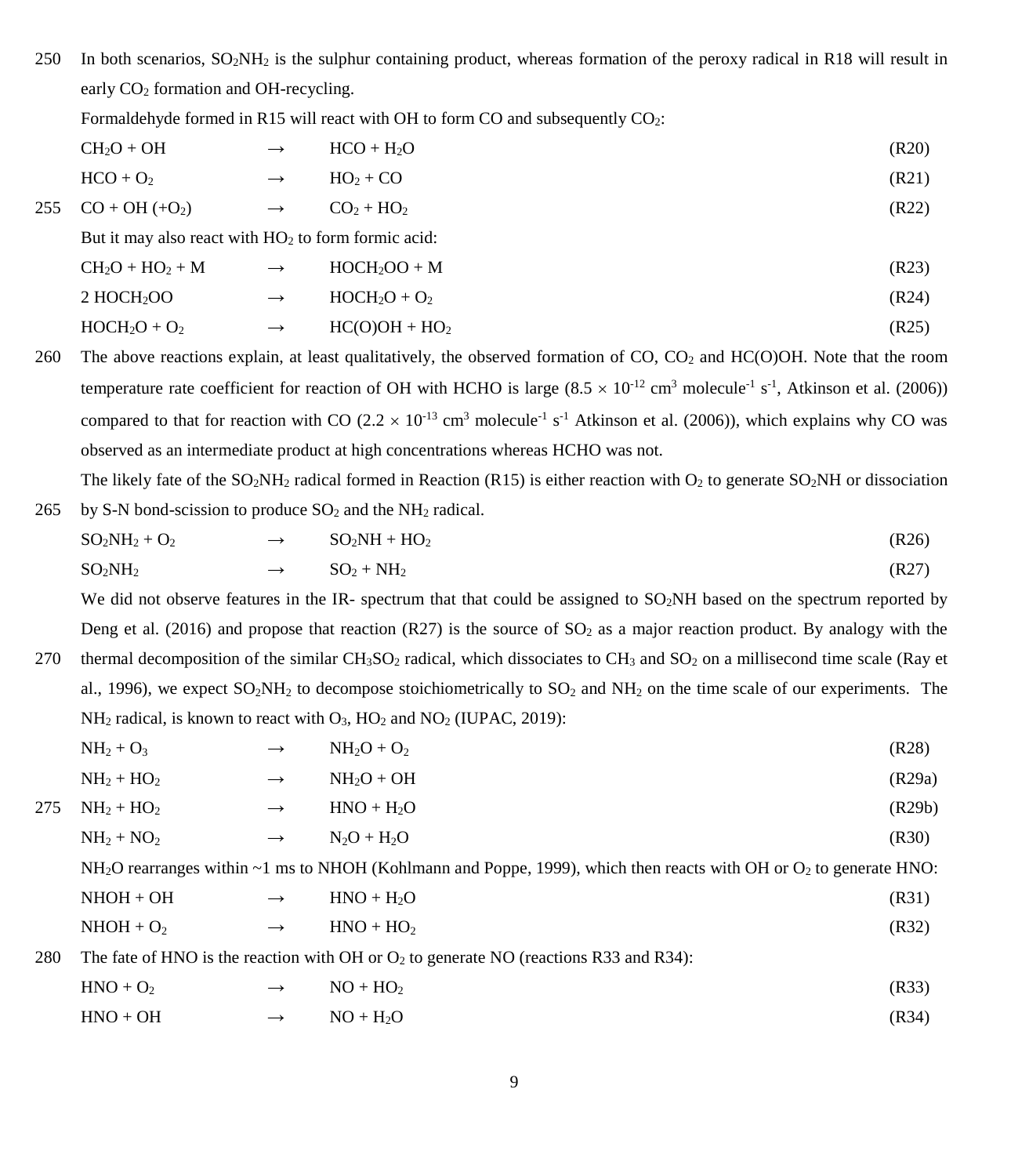High concentrations of  $O_3 \approx 10^{14}$  molecule cm<sup>-3</sup>) and HO<sub>2</sub> ( $\approx 10^{11}$  molecule cm<sup>-3</sup>) in our system ensure that NO is converted to  $NO<sub>2</sub>$  in less than 1s, explaining the non-observation of the IR absorption features of NO.

 $285 \text{ NO} + \text{O}_3 \rightarrow \text{NO}_2 + \text{O}_2$  (R35)  $NO + HO<sub>2</sub>$   $\rightarrow$   $NO<sub>2</sub> + OH$  (R36)

Finally,  $NO<sub>2</sub>$  in this system will react with OH to form the main reactive nitrogen compound we observed. HNO<sub>3</sub>.

$$
NO2 + OH + M \longrightarrow HNO3 + M \tag{R37}
$$

Thus far we have not considered the reaction of the peroxy radical,  $OOCH<sub>2</sub>SO<sub>2</sub>NH<sub>2</sub>$  with HO<sub>2</sub> (Reaction R13), which is

290 expected to result in the formation of a peroxide,  $HOOCH<sub>2</sub>SO<sub>2</sub>NH<sub>2</sub>$ . The most likely fate of  $HOOCH<sub>2</sub>SO<sub>2</sub>NH<sub>2</sub>$  is reaction with OH for which (via comparison with CH<sub>3</sub>OOH) a rate coefficient close to  $1-5 \times 10^{-12}$  cm<sup>3</sup> molecule<sup>-1</sup> s<sup>-1</sup> may be expected with H-abstraction from both the peroxide group (Reaction R38) or the adjacent carbon (Reaction R39).

$$
HOOCH2SO2NH2 + OH \rightarrow OOCH2SO2NH2 + H2O
$$
 (R38)

 $HOOCH<sub>2</sub>SO<sub>2</sub>NH<sub>2</sub> + OH \rightarrow HOOCHSO<sub>2</sub>NH<sub>2</sub> + H<sub>2</sub>O$  (R39)

295 Reaction (R38) regenerates the peroxy radical, whereas the HOOCHSO<sub>2</sub>NH<sub>2</sub> radical may decompose (Reaction R40) to form formic acid HC(O)OH or via Reaction (R41) to form the same aldehyde that is generated in Reaction (R14), whilst regenerating OH:

$$
HOOCHSO2NH2 \rightarrow H C(O)OH + SO2NH2
$$
\n
$$
HOOCHSO2NH2 \rightarrow OH + H C(O)SO2NH2
$$
\n
$$
(R40)
$$
\n
$$
(R41)
$$

300 The final products are thus the same as those resulting from the self-reaction of the peroxy radical. The path from MSAM to the observed end-products including the reactive intermediates that were not observed is illustrated in Fig. 7.

# **3.4.2 Abstraction from the –NH2 group**

In analogy to the reaction between  $CH_3C(O)NH_2$  and OH (Barnes et al., 2010), H- abstraction from the -NH<sub>2</sub> group is expected to result in decomposition of the initially formed  $CH_3SO_2NH$  radical via C-S bond fission.

 $305 \text{ CH}_3\text{SO}_2\text{NH} \rightarrow \text{CH}_3 + \text{SO}_2\text{NH}$  (R42)

The methyl radical would react with  $O_2$  to form the methyl-peroxy radical and in subsequent reactions (via  $CH_3O$ ) would result in CH<sub>2</sub>O formation. As discussed above CH<sub>2</sub>O will be efficiently oxidized to CO and CO<sub>2</sub> in this system. However, the characteristic IR-absorption bands (Deng et al., 2016) of the SO2NH product were not observed in our experiments and calculations at the G4MP2 level of theory indicate that Reaction  $(R40)$  is endothermic (by 137 kJ mol<sup>-1</sup>). We conclude that

310 H-abstraction from the –NH2 group is a minor channel.

# **3.5 Kinetic Simulation**

The proposed reaction mechanism (considering initial reaction by H-abstraction from the  $-CH_3$  group only) was tested by kinetic simulation using the KINTECUS program package (Ianni, 2015). The reactions used in the chemical scheme and the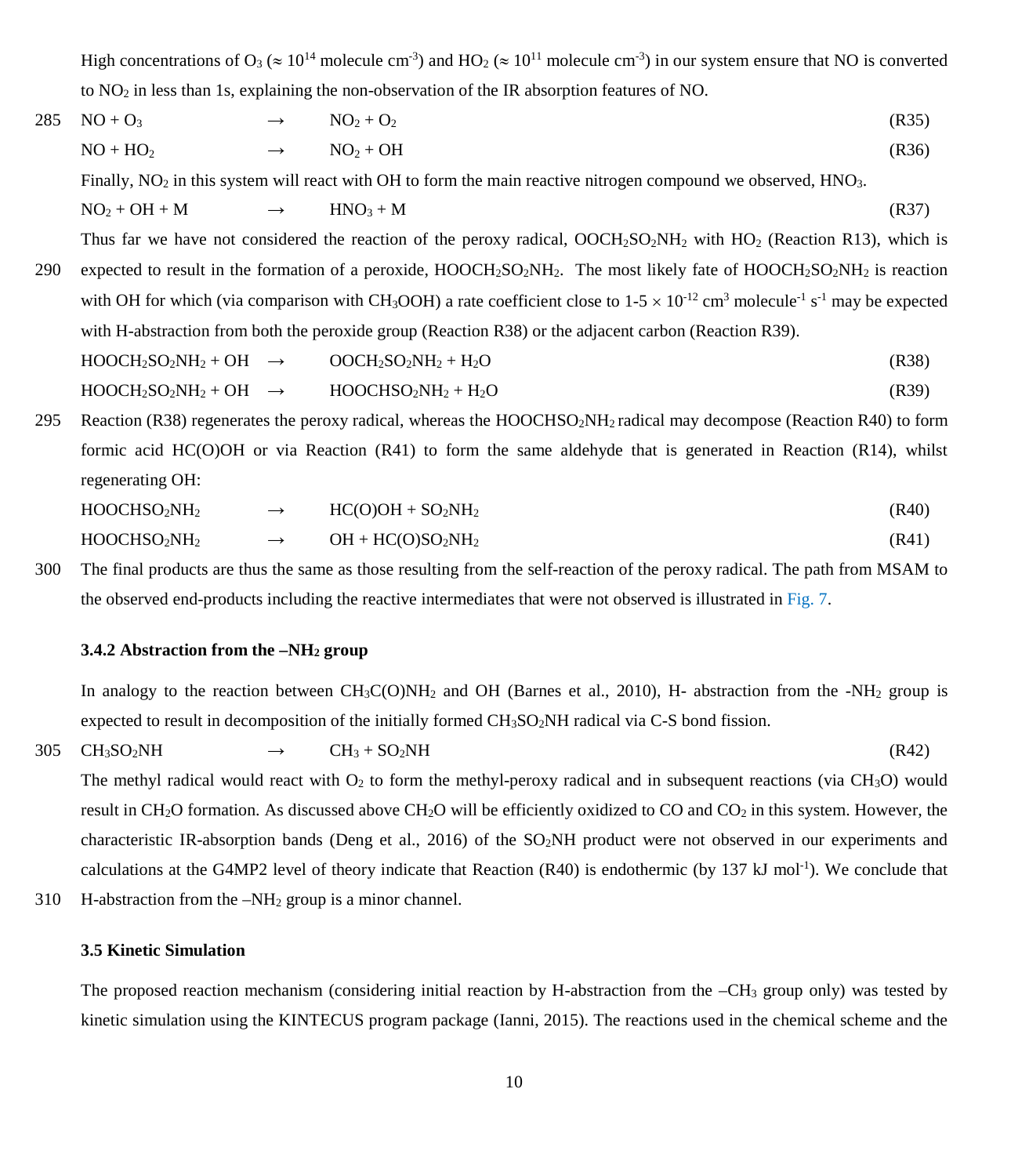associated rate coefficients are presented in Table S2. Where experimental rate coefficients were not available, we used rate

315 parameters from similar reactions, and rationalize these choices in the text associated with Table S2. Figure 8 shows the variation of the concentrations of the reagent, intermediates and products observed as a function of time in an experiment conducted at 298 K and 700 Torr of synthetic air. The error bars consider uncertainty associated with the absorption cross-sections (5 - 12%) and uncertainty in deriving the areas of the absorption bands areas (less than 3% in all cases). For MSAM, an uncertainty of  $\approx 25\%$  is expected, based on the indirect method of calibration (see Section 3.2). The

320 simulation results are depicted as solid lines.

- The good agreement with the N<sub>2</sub>O (formed from NH<sub>2</sub> in Reaction R28) and HNO<sub>3</sub> experimental data suggests that the fate of NH2 (the only source of reactive nitrogen in this system) is accurately described in the model. Note that the wall loss rate of  $HNO<sub>3</sub>$  (1  $\times$  10<sup>-5</sup> s<sup>-1</sup>) in the simulation was adjusted to match the HNO<sub>3</sub> profile. The simulated amount of HNO<sub>3</sub> lost to the wall at the end of the experiment was  $\approx 14\%$  of that formed, which helps to explain the non-unity yield of gas-phase nitrogen
- 325 compounds. The simulations indicate that the maximum concentrations of NO (7  $\times$  10<sup>9</sup> molecule cm<sup>-3</sup>) and NO<sub>2</sub> (~10<sup>12</sup>) molecule cm<sup>-3</sup>) are below the detection limit of the instrument, and explain why they were not observed. The strongest absorption features of HCHO (1700-1800 cm<sup>-1</sup>) overlap with those of  $H_2O$  and HNO<sub>3</sub> so that the predicted concentrations of HCHO ( $< 10^{12}$  molecule cm<sup>-3</sup>) are also below the detection limit.

The grey line in Fig. 8 represents the sum of  $SO_2 + SO_3 + H_2SO_4$ , i.e. all model trace gases containing sulphur, which, in the 330 absence of IR absorption features of  $SO_3$  or  $H_2SO_4$ , we equate to  $SO_2$ . We now draw attention to the fact that  $SO_2$  (the yield of which is constant with time, see Fig. 6) is only well simulated if we neglect its removal by OH (Reaction R41).

$$
OH + SO2 + M \longrightarrow HOSO2 + M \tag{R43}
$$

Otherwise, using the preferred rate constant (IUPAC, 2019) at 700 Torr and 298 K of  $9.0 \times 10^{-13}$  cm<sup>3</sup> molecule<sup>-1</sup> s<sup>-1</sup> we find that the simulated  $SO<sub>2</sub>$  concentration is significantly reduced and its yield is time dependent. At one bar of air, collisionally 335 stabilized HOSO<sub>2</sub> is converted within 1 µs to HO<sub>2</sub> and SO<sub>3</sub>. In the atmosphere, SO<sub>3</sub> reacts with H<sub>2</sub>O to form H<sub>2</sub>SO<sub>4</sub> (R45).

The conversion of  $SO_3$  to  $H_2SO_4$  may be suppressed under our "dry" conditions.

$$
HOSO_2 + O_2 \longrightarrow HO_2 + SO_3 \tag{R44}
$$

$$
SO_3 + (H_2O)_n \longrightarrow H_2SO_4 + (H_2O)_{n-1} \tag{R45}
$$

SO2 should therefore not behave like a stable end-product in our experiments, but be converted to more oxidized forms. In 340 order to confirm that  $SO_2$  is indeed stable in our experiments, we measured the relative rate of loss of  $SO_2$  and acetone under the same experimental conditions (Fig. S4 of the supplementary information). The apparent, relative rate constant  $k_{43}$  /  $k_5$  was 0.46, which converts to an effective rate constant for SO<sub>2</sub> loss of 8.2 x  $10^{-14}$  cm<sup>3</sup> molecule<sup>-1</sup> s<sup>-1</sup>. This is more than a factor of ten lower than the preferred value, indicating that the net rate of the OH-induced  $SO<sub>2</sub>$  loss in our system is much lower than expected and not simply governed by the rate constant for the forward reaction to form  $HOSO<sub>2</sub>$ . The reformation of  $SO<sub>2</sub>$ 

345 under our experimental conditions is subject of ongoing experiments in this laboratory, which are beyond the scope of the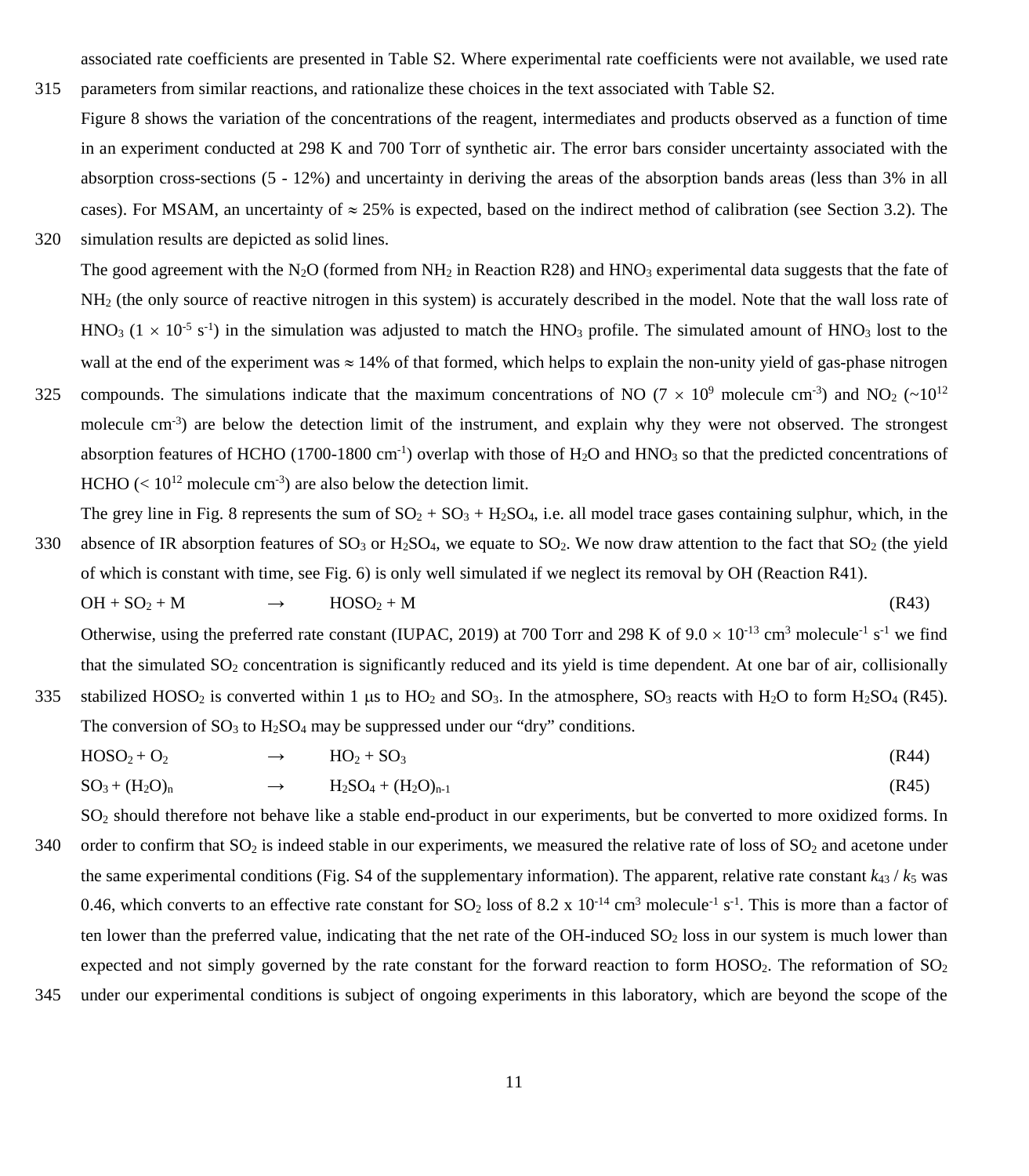present study. We note that the unexpected behaviour of  $SO<sub>2</sub>$  does not significantly impact on the conclusions drawn in this work.

The simulation also captures the CO profile well, but fails to predict the early formation of  $CO<sub>2</sub>$ . The match between simulation and experiment could be improved to some extent for  $CO<sub>2</sub>$  by amending the fate of the  $C(O)SO<sub>2</sub>NH<sub>2</sub>$  radical as

350 described above  $(R17-R18)$  so that  $CO<sub>2</sub>$  rather than CO is formed. The results (Fig S5 of the supplementary information) indicate that the improved simulation of  $CO<sub>2</sub>$  is accompanied by complete loss of agreement with  $CO$  (which is no longer formed in measureable amounts) and poorer agreement with e.g.  $SO_2$  and HNO<sub>3</sub>. However, given that  $CO_2$  is generated from the cell walls during irradiation and cannot be used quantitatively (Section 3.5), the true fate of the  $C(O)SO<sub>2</sub>NH<sub>2</sub>$  radical remains obscure.

## 355 **3.6 Atmospheric Implications**

The rate coefficient for a number of tropospheric, organo-sulphur trace gases are listed in Table 3. The rate coefficient for the title reaction is significantly lower than those for  $CH_3SCH_3$  (CH<sub>3</sub>SCH<sub>3</sub>) and CH<sub>3</sub>S(O)CH<sub>3</sub>, (DMSO) for which reaction with OH is the major atmospheric loss process (lifetimes of hours), but comparable to  $CH_3SO_2CH_3$  which also has two S=O double bonds. However, as for most tropospheric trace gases, the lifetime of MSAM will be controlled by a number of

360 processes including photolysis, reactions with the three major oxidants, OH, NO<sub>3</sub> and O<sub>3</sub> as well as dry deposition ( $k_{dd}$ ) and heterogeneous uptake to particles (*k*het), followed by wet deposition.

The lack of C=C double-bonds in MSAM suggest that the reaction with  $O_3$  will be a negligible sink, which is confirmed by the low upper limit to the rate constant of  $1 \times 10^{-19}$  cm<sup>3</sup> molecule<sup>-1</sup> s<sup>-1</sup> described in section 2.4. Whereas the reaction with  $NO<sub>3</sub>$  represents an important loss mechanism for DMS, we do not expect this to be important for MSAM. CH $_{3}$  CH $_{3}$  reacts

 $365$  with NO<sub>3</sub> (despite lack of a C=C double bond) as the high-electron density around the sulphur atom enables a pre-reaction complex to form prior to H-abstraction. This mechanism is not available for MSAM because the electron density around the sulphur atom is reduced by the two oxygen atoms attached to it, which also provide steric-hindrance.

Owing to its low vapour pressure, we were unable to measure the UV-absorption spectrum of MSAM, but note that it was not photolysed at a measureable rate by the 254 nm radiation in our study. We conclude that photolysis in the troposphere, 370 where actinic flux only at wavelengths above  $\geq$  320 nm is available is a negligible sink of MSAM.

Therefore, the lifetime of MSAM can be approximated by:

$$
\tau_{\text{MSAM}} = \frac{1}{k_4 \text{[OH]} + k_{\text{dd}} + k_{\text{het}}}
$$
\n<sup>(2)</sup>

Using our overall rate coefficient,  $k_4 = 1.4 \times 10^{-13}$  cm<sup>3</sup> molecule<sup>-1</sup> s<sup>-1</sup> for the title reaction and taking a diel-averaged OH concentration of 1 x 10<sup>6</sup> molecules cm<sup>-3</sup>, we can use equation (2) to calculate a first-order loss rate constant of  $k_4[OH] = 1.4$  $375 \times 10^{-7}$  s<sup>-1</sup>. Which is equivalent to a lifetime of  $\approx 80$  days.

MSAM is highly soluble and a dry deposition velocity of  $\approx 1 \text{ cm s}^{-1}$  to the ocean has been estimated (Edtbauer et al., 2019). Combined with a marine boundary height of  $\approx 750 \pm 250$  m, this results in a loss rate coefficient of  $1.3 \times 10^{-5}$  s<sup>-1</sup> or a lifetime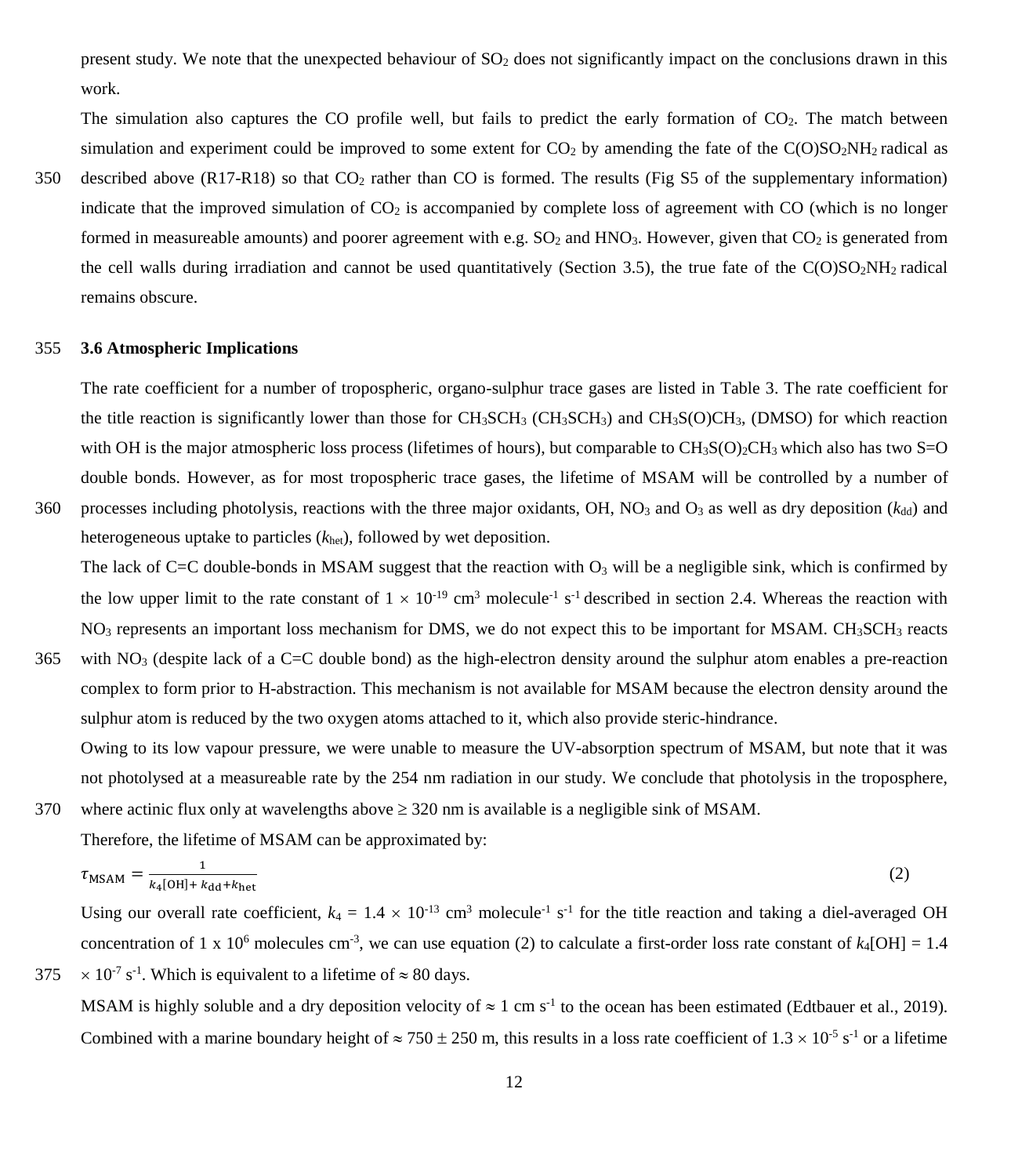with respect to uptake to the ocean of less than one day. Wet deposition is also likely to play a role, which may limit the MSAM lifetime to days under rainy conditions and to weeks in dry regions.

380 To a first approximation the heterogeneous loss rate of a trace gas to a particle is given by:

$$
k_{het} = 0.25 \,\gamma \bar{c}A \tag{3}
$$

where γ is the uptake coefficient which represents the net efficiency (on a per collision basis) of transfer of MSAM from the gas-phase to the particle phase),  $\bar{c}$  is the mean molecular velocity of MSAM ( $\sim$ 26000 cm s<sup>-1</sup>) and *A* is the surface area density of particles (in cm<sup>2</sup> cm<sup>-3</sup>) for which a typical value in low to moderately polluted regions would be  $1 \times 10^{-6}$  cm<sup>2</sup> cm<sup>-3</sup>.

385 A rather low uptake coefficient of  $\approx 2 \times 10^{-5}$  would then be sufficient to compete with MSAM loss due to reaction with OH. but a value of  $2 \times 10^{-3}$  would be necessary to compete with dry-deposition.

## **4 Conclusions**

The rate coefficient for reaction of methane sulphonamide (MSAM) with OH was determined using the relative rate method as  $(1.4 \pm 0.3) \times 10^{-13}$  cm<sup>3</sup> molecule<sup>-1</sup> s<sup>-1</sup>. The major, stable, quantifiable sulphur and nitrogen containing end-products of the 390 reaction are SO<sub>2</sub> and HNO<sub>3</sub> with molar yields of  $(0.96 \pm 0.15)$  and  $(0.62 \pm 0.09)$ , respectively. CO and CO<sub>2</sub> are the dominant carbon-containing products. N<sub>2</sub>O and HC(O)OH were also observed at lower yields of (0.09  $\pm$  0.02) and (0.03  $\pm$  0.01),

respectively. The end-products (and the low rate coefficient) are consistent with an initial abstraction by OH from the  $CH_3$ group. Based on our results MSAM has an atmospheric lifetime with respect to loss by reaction with OH of about 80 days, indicating that other processes (e.g. deposition) will likely dominate.

395

*Data availability*. The rate coefficients measured during this experimental study are listed in Table 2.

*Author contributions*. The experiments and data analysis were carried out by MB and DA. The preparation of the paper was by MB and JNC, with contributions from DA, JL, JW and AE.

400 *Competing interests*. The authors declare that they have no conflict of interest.

*Financial support*. The article processing charges for this open access publication were covered by the Max Planck Society.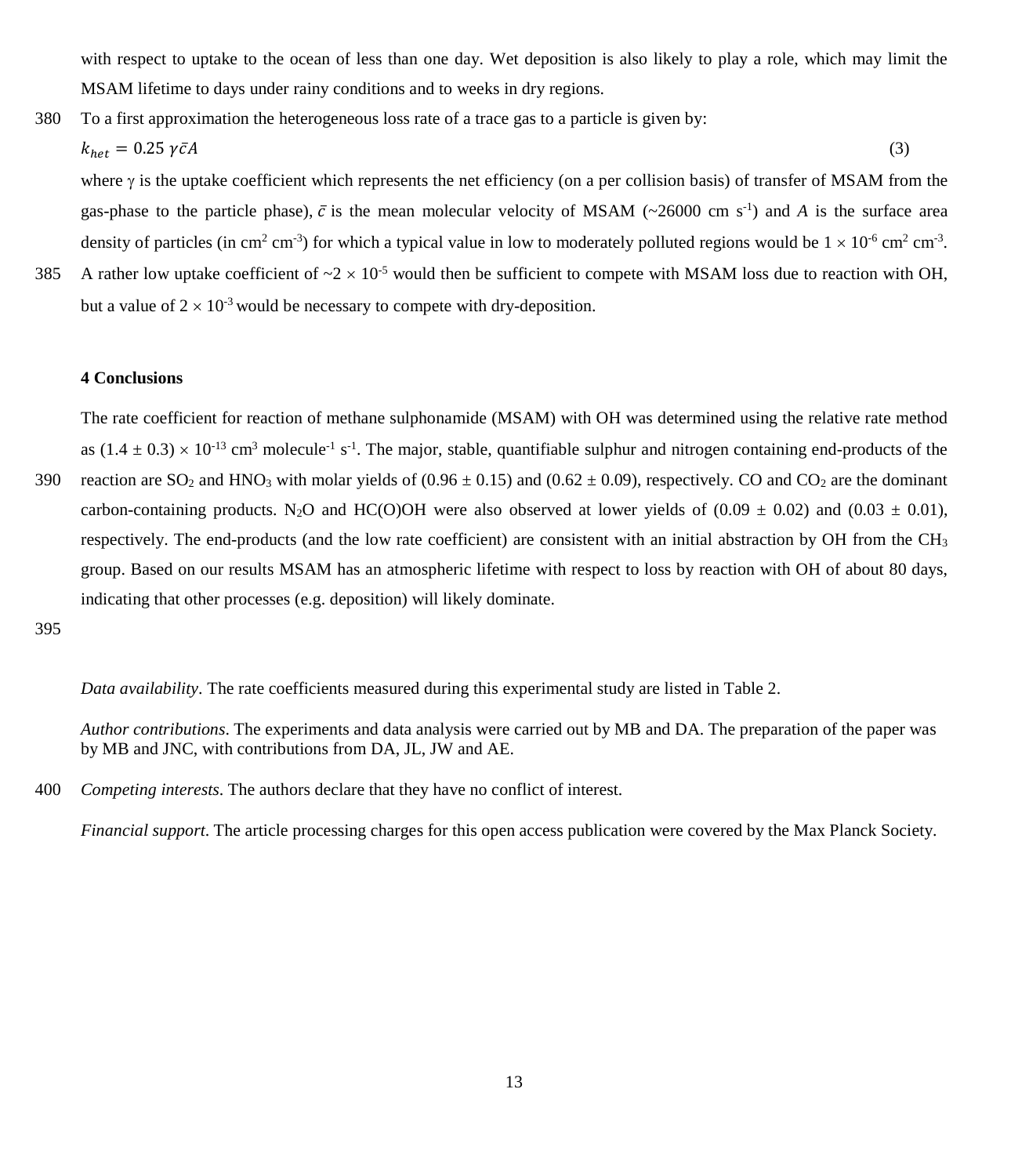# 405 **References**

Andreae, M. O.: Ocean-atmosphere interactions in the global biogeochemical sulfur cycle, Mar. Chem., 30, 1-29, doi:10.1016/0304-4203(90)90059-l, 1990.

Andreae, M. O., and Crutzen, P. J.: Atmospheric aerosols: Biogeochemical sources and role in atmospheric chemistry, Science, 276, 1052-1058, doi:10.1126/science.276.5315.1052, 1997.

410 Atkinson, R., Baulch, D. L., Cox, R. A., Crowley, J. N., Hampson, R. F., Hynes, R. G., Jenkin, M. E., Rossi, M. J., and Troe, J.: Evaluated kinetic and photochemical data for atmospheric chemistry: Volume I - gas phase reactions of O*x*, HO*x*, NO*x* and SO*x* species, Atmos. Chem. Phys., 4, 1461-1738, doi:10.5194/acp-4-1461-2004, 2004. Atkinson, R., Baulch, D. L., Cox, R. A., Crowley, J. N., Hampson, R. F., Hynes, R. G., Jenkin, M. E., Rossi, M. J., and Troe,

J.: Evaluated kinetic and photochemical data for atmospheric chemistry: Volume II - reactions of organic species, Atmos. 415 Chem. Phys., 3625-4055, doi:10.5194/acp-6-3625-2006, 2006.

Barnes, I., Solignac, G., Mellouki, A., and Becker, K. H.: Aspects of the Atmospheric Chemistry of Amides, Chemphyschem, 11, 3844-3857, doi:10.1002/cphc.201000374, 2010.

Bates, T. S., Lamb, B. K., Guenther, A., Dignon, J., and Stoiber, R. E.: Sulfur emissions to the atmosphere from natrural sources, J. Atmos. Chem., 14, 315-337, doi:10.1007/bf00115242, 1992.

420 Borduas, N., da Silva, G., Murphy, J. G., and Abbatt, J. P. D.: Experimental and Theoretical Understanding of the Gas Phase Oxidation of Atmospheric Amides with OH Radicals: Kinetics, Products, and Mechanisms, J. Phys. Chem. A, 119, 4298- 4308, doi:10.1021/jp503759f, 2015.

Bunkan, A. J. C., Srinivasulu, G., Amedro, D., Vereecken, L., Wallington, T. J., and Crowley, J. N.: Products and Mechanism of the OH initiated photo oxidation of perfluoro ethyl vinyl ether,  $C_2F_5OCF=CF_2$ , Phys. Chem. Chem. Phys., 20, 425 11306-11316, 2018.

Burkholder, J. B., Sander, S. P., Abbatt, J., Barker, J. R., Huie, R. E., Kolb, C. E., Kurylo, M. J., Orkin, V. L., Wilmouth, D. M., and Wine, P. H.: Chemical Kinetics and Photochemical Data for Use in Atmospheric Studies, Evaluation No. 18," JPL Publication 15-10, Jet Propulsion Laboratory, Pasadena, [http://jpldataeval.jpl.nasa.gov.,](http://jpldataeval.jpl.nasa.gov/) 2015.

Butkovskaya, N. I., and Setser, D. W.: Branching Ratios and Vibrational Distributions in Water-Forming Reactions of OH 430 and OD Radicals with Methylamines, J. Phys. Chem. A, 120, 6698-6711, doi:10.1021/acs.jpca.6b06411, 2016.

Charlson, R. J., Lovelock, J. E., Andreae, M. O., and Warren, S. G.: Oceanic phytpoplankton , atmospheric sulfur, cloud albedo and climate, Nature, 326, 655-661, doi:10.1038/326655a0, 1987.

Crowley, J. N., Saueressig, G., Bergamaschi, P., Fischer, H., and Harris, G. W.: Carbon kinetic isotope effect in the reaction  $CH<sub>4</sub> + Cl$ : a relative rate study using FTIR spectroscopy, Chem. Phys. Lett., 303, 268-274, 1999.

435 Deng, G. H., Wu, Z., Li, D. Q., Linguerri, R., Francisco, J. S., and Zeng, X. Q.: Simplest N-Sulfonylamine HNSO2, J. Am. Chem. Soc., 138, 11509-11512, doi:10.1021/jacs.6b07966, 2016. Dillon, T. J., and Crowley, J. N.: Direct detection of OH formation in the reactions of  $HO_2$  with  $CH_3C(O)O_2$  and other substituted peroxy radicals, Atmos. Chem. Phys., 8, 4877-4889, 2008.

Edtbauer, A., Stönner, C., Pfannerstill, E. Y., Berasategui, M., Walter, D., Crowley, J. N., Lelieveld, J., and Williams, J.: A 440 new marine biogenic emission: methane sulfonamide (MSAM), DMS and DMSO<sub>2</sub> measured in air over the Arabian Sea, Atmos. Chem. Phys. Discuss.,, submitted, 2019.

Falbe-Hansen, H., Sorensen, S., Jensen, N. R., Pedersen, T., and Hjorth, J.: Atmospheric gas-phase reactions of dimethylsulphoxide and dimethylsulphone with OH and NO<sub>3</sub> radicals, Cl atoms and ozone, Atmos. Env., 34, 1543-1551, 2000.

445 Groß, C. B. M., Dillon, T. J., Schuster, G., Lelieveld, J., and Crowley, J. N.: Direct kinetic study of OH and O<sub>3</sub> formation in the reaction of  $CH_3C(O)O_2$  with  $HO_2$ , The Journal of Physical Chemistry A, 118, 974-985, doi:doi:10.1021/jp412380z, 2014.

Halls, M. D., Velkovski, J., and Schlegel, H. B.: Harmonic frequency scaling factors for Hartree-Fock, S-VWN, B-LYP, B3- LYP, B3-PW91 and MP2 with the Sadlej pVTZ electric property basis set. , Theor Chem Acc. , 105, 413–421, 2001.

450 IUPAC: Task Group on Atmospheric Chemical Kinetic Data Evaluation, (Ammann, M., Cox, R.A., Crowley, J.N., Herrmann, H., Jenkin, M.E., McNeill, V.F., Mellouki, A., Rossi, M. J., Troe, J. and Wallington, T. J.) [http://iupac.pole](http://iupac.pole-ether.fr/index.html)[ether.fr/index.html.](http://iupac.pole-ether.fr/index.html), 2019.

Kohlmann, J.-P., and Poppe, D.: The tropospheric gas-phase degradation of NH<sub>3</sub> and its impact on the formation of N<sub>2</sub>O and NOx, JAC, 32, 397-415, 1999.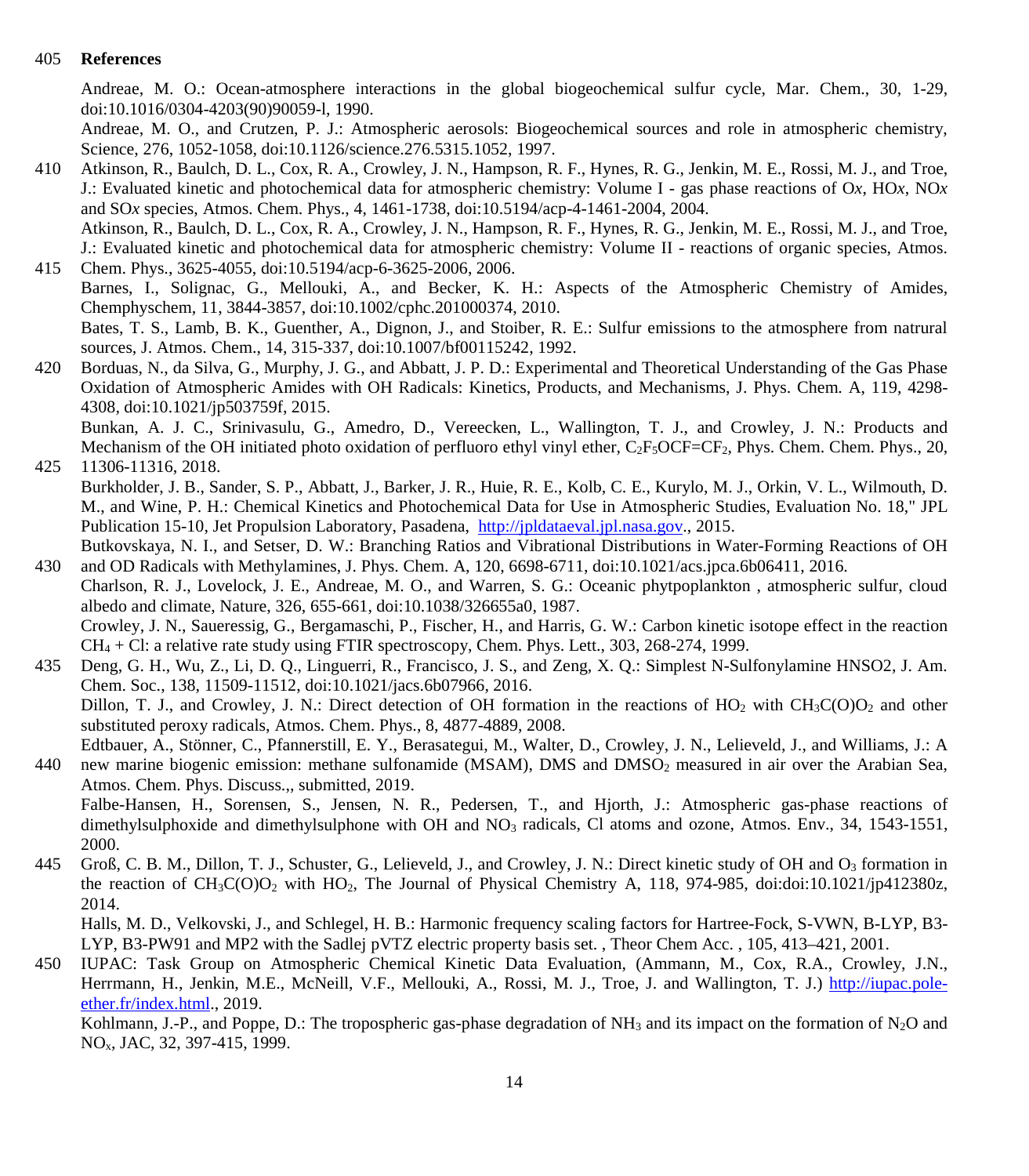- 455 Onel, L., Blitz, M., Dryden, M., Thonger, L., and Seakins, P.: Branching Ratios in Reactions of OH Radicals with Methylamine, Dimethylamine, and Ethylamine, Env. Sci. Tech., 48, 9935-9942, doi:10.1021/es502398r, 2014. Ray, A., Vassalli, I., Laverdet, G., and LeBras, G.: Kinetics of the thermal decomposition of the CH3SO2 radical and its reaction with NO2 at 1 torr and 298 K, J. Phys. Chem., 100, 8895-8900, doi:10.1021/jp9600120, 1996. Remko, M.: Theoretical study of molecular structure and gas-phase acidity of some biologically active sulfonamides, J.
- 460 Phys. Chem. A, 107, 720-725, doi:10.1021/jp026980m, 2003. Spiro, P. A., Jacob, D. J., and Logan, J. A.: Global inventory of sulfur emissions with 1-degree x 1-degree resolution, J. Geophys. Res. -Atmos., 97, 6023-6036, doi:10.1029/91jd03139, 1992.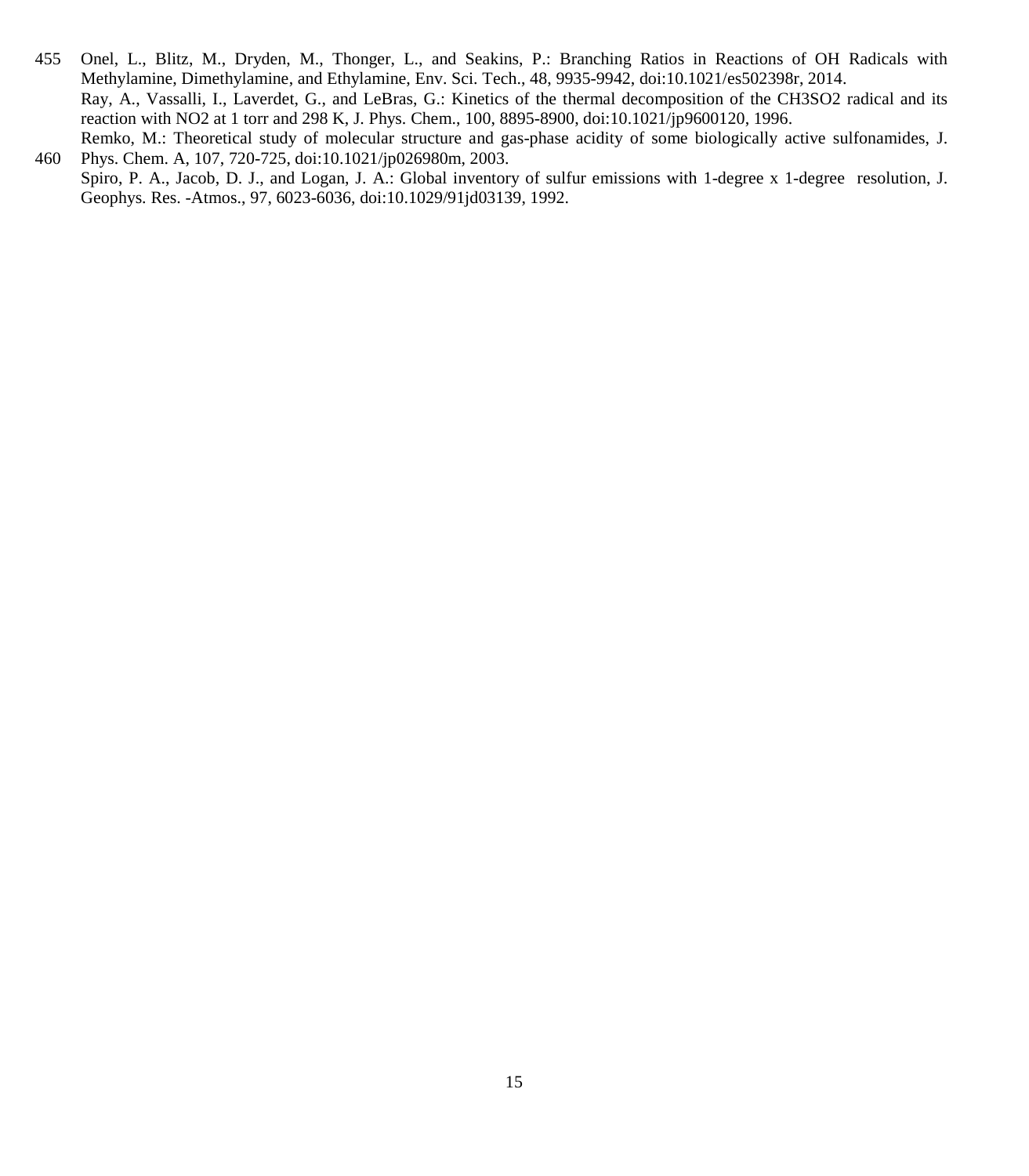| Mode-            | mode            |                         | Mode description         |                            |       |                               |
|------------------|-----------------|-------------------------|--------------------------|----------------------------|-------|-------------------------------|
| symm.            |                 | Experiment <sup>a</sup> | $6-31++(d,p)^{a,b}$      | Aug-CC-pVTZ <sup>a,b</sup> | ratio |                               |
| $A$ <sup>"</sup> | v <sub>1</sub>  | 3476 (18.8)             | 3627 (18.8)              | 3612 (19.6)                | 0.958 | NH <sub>2</sub> asym. stretch |
|                  | $v_3$           |                         | $\overline{3193}$ (<0.1) | 3169(0.2)                  |       | $CH3$ deformation             |
|                  | $v_7$           |                         | 1461(1.1)                | 1457(0.4)                  |       | $CH3$ rocking                 |
|                  | $v_{10}$        | 1383 (100)              | 1322 (100)               | 1342 (100)                 | 1.048 | SO <sub>2</sub> asym. stretch |
|                  | $v_{12}$        |                         | 1085(2.2)                | 1087(1.5)                  |       | NH <sub>2</sub> rocking       |
|                  | $v_{14}$        |                         | 981(0.3)                 | 972(0.3)                   |       | $CH3$ twisting                |
|                  | $v_{20}$        |                         | 385 $(<0.1)$             | 392 $(< 0.1)$              |       | C-S-N twist                   |
|                  | $v_{21}$        |                         | 321(1.1)                 | 328(1.2)                   |       | C-S-N twist                   |
|                  | $v_{23}$        |                         | 218(0.2)                 | 216(1.5)                   |       | $CH3$ twist                   |
|                  | V <sub>24</sub> |                         | 170(14.9)                | 179(11.2)                  |       | NH <sub>2</sub> twist         |
| A'               | $v_2$           | 3380 (17.2)             | 3512(13.0)               | 3508(13.8)                 | 0.962 | NH <sub>2</sub> sym. stretch  |
|                  | $v_4$           |                         | $3184 (\le 0.1)$         | $3161 (\le 0.1)$           |       | CH <sub>3</sub> asym. stretch |
|                  | v <sub>5</sub>  |                         | 3079(0.1)                | 3065 (< $0.1$ )            |       | CH <sub>3</sub> sym. stretch  |
|                  | $v_6$           | 1551 (15.6)             | 1591(15.2)               | 1582(13.5)                 | 0.975 | NH <sub>2</sub> bend          |
|                  | $v_8$           |                         | 1460(2.5)                | 1456(1.9)                  |       | CH <sub>3</sub> asym. bend    |
|                  | $v_9$           | 1428 (3.7)              | $\overline{1}363(3.3)$   | 1350(4.2)                  | 1.048 | CH <sub>3</sub> umbrella      |
|                  | $v_{11}$        | 1172 (72.8)             | 1115(69.6)               | 1135(64.2)                 | 1.051 | SO <sub>2</sub> sym. stretch  |
|                  | $v_{13}$        | 976(17.8)               | 994(7.6)                 | 987(8.9)                   | 0.982 | $CH3$ wagging                 |
|                  | $v_{15}$        | 857 (43.1)              | 867(42.4)                | 864(40.8)                  | 0.988 | NH <sub>2</sub> wagging       |
|                  | $v_{16}$        |                         | 704(7.2)                 | 704(4.2)                   |       | C-S stretch                   |
|                  | $v_{17}$        |                         | 663 (81.9)               | 649 (81.5)                 |       | S-N stretch                   |
|                  | $v_{18}$        |                         | 480 (14.9)               | 490 (15.8)                 |       | $SO2$ wagging                 |
|                  | $v_{19}$        |                         | 457(5.1)                 | 468(3.5)                   |       | $SO2$ bend                    |
|                  | $v_{22}$        |                         | 285(1.8)                 | 290(1.9)                   |       | C-S-N bend                    |

465 **Table 1.** Experimental and Calculated Vibrational Wavenumbers for MSAM.

a) Relative absorbance at band maximum in parentheses. b) Calculated using the B3LYP method.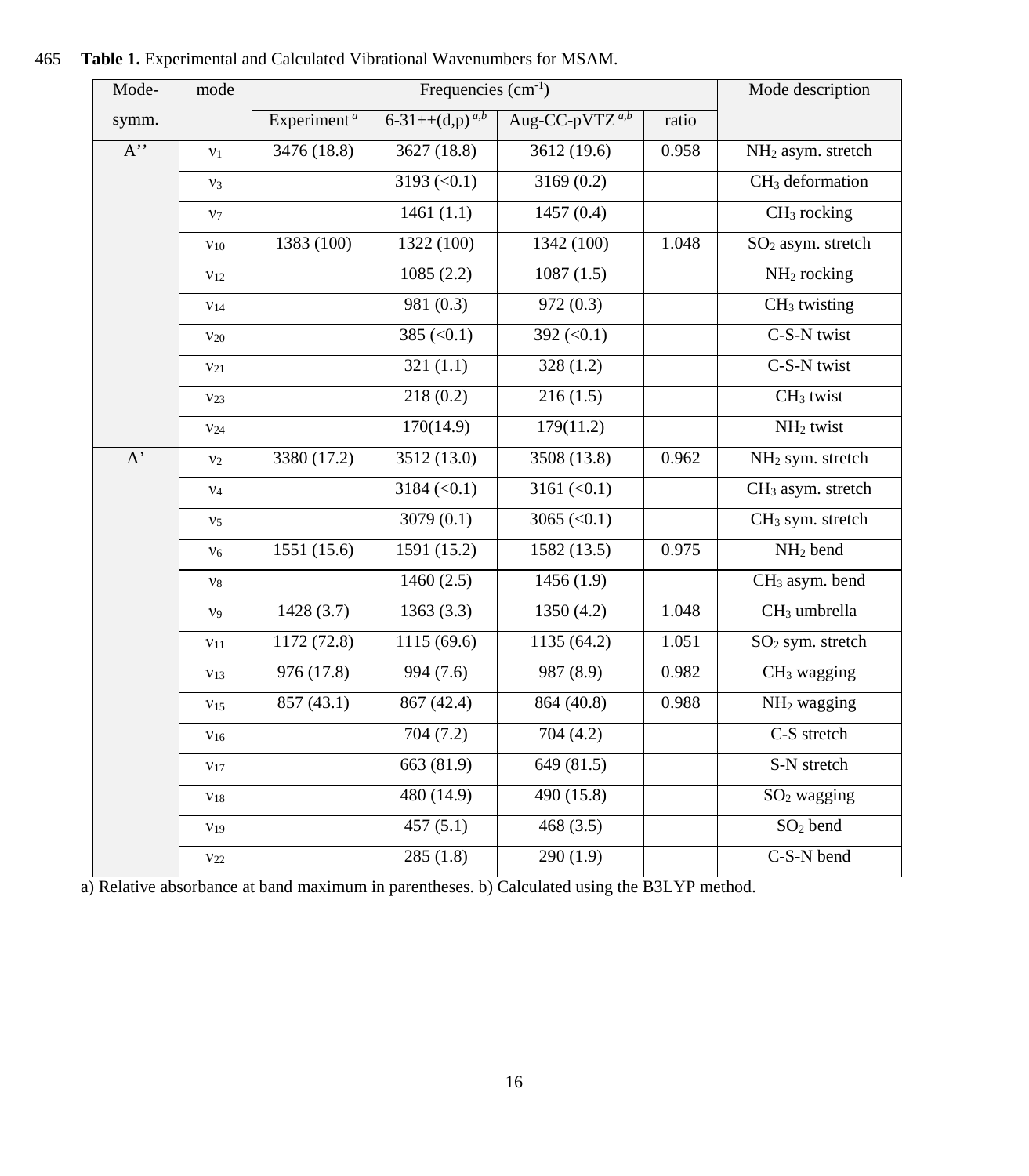**Table 2.** Rate coefficients ratios and experimental conditions for the relative rate experiments.

| Reference<br>reactant <sup>a</sup> | Concentration<br>$(10^{14} \text{ molecule cm}^{-3})$ |                      |           |                      | Band <sup>e</sup><br>$(cm-1)$ | $k_4/k_{\text{ref}}$ | $k_4$<br>$(10^{-13}$ cm <sup>3</sup> molecule <sup>-1</sup> s <sup>-1</sup> ) |                     |
|------------------------------------|-------------------------------------------------------|----------------------|-----------|----------------------|-------------------------------|----------------------|-------------------------------------------------------------------------------|---------------------|
|                                    | $[MSAM]$ <sup>b</sup>                                 | $[Ref]$ <sup>c</sup> | $[O_3]^d$ | $[H_2]$ <sup>c</sup> |                               |                      |                                                                               |                     |
| Acetone                            |                                                       | 0.34                 | 7.71      | 71.8                 | 857                           | $0.792 \pm 0.012$    | $1.43 \pm 0.10$                                                               | $1.40 \pm 0.09^f$   |
|                                    | 0.31                                                  |                      |           |                      | 1172                          | $0.771 \pm 0.005$    | $1.39 \pm 0.09$                                                               |                     |
|                                    |                                                       |                      |           |                      | 1383                          | $0.779 \pm 0.006$    | $1.40 \pm 0.09$                                                               |                     |
|                                    |                                                       |                      |           |                      | 3380                          | $0.770 \pm 0.010$    | $1.39 \pm 0.10$                                                               |                     |
|                                    |                                                       |                      |           |                      | 857                           | $0.312 \pm 0.004$    | $1.41 \pm 0.11$                                                               |                     |
| Formic<br>Acid                     | 0.56                                                  | 0.55                 | 5.74      | 65.2                 | 1172                          | $0.311 \pm 0.002$    | $1.40 \pm 0.10$                                                               | $1.38 \pm 0.09^{f}$ |
|                                    |                                                       |                      |           |                      | 1383                          | $0.302 \pm 0.002$    | $1.36 \pm 0.10$                                                               |                     |
|                                    |                                                       |                      |           |                      | 1172                          | $0.159 \pm 0.001$    | $1.43 \pm 0.17$                                                               |                     |
| Methanol                           | 0.88                                                  | 0.25                 | 4.58      | 46.6                 | 1383                          | $0.153 \pm 0.001$    | $1.38 \pm 0.17$                                                               | $1.42 \pm 0.16'$    |
|                                    |                                                       |                      |           |                      | 3380                          | $0.161 \pm 0.003$    | $1.45 \pm 0.19$                                                               |                     |

a) Depletion of reference reactants monitored at 1221-1249, 1073-1133 and 2788-3070 cm-1 for acetone, formic acid and methanol, respectively.

b) Concentration estimated from the absorption cross section reported in Figure 1.

c) Concentration calculated from the measured pressures,

475 d) Concentration derived from the absorption cross section of  $O<sub>3</sub>$ 

e) IR absorption bands of MSAM used for the determination of the concentration change over time,

f) Relative rate constant obtained from the linear fitting of all the data and using  $k_4 = (1.8 \pm 0.1) \times 10^{-13}$ ,  $k_5 = (4.5 \pm 0.36)$  $\times$  10<sup>-13</sup>, and  $k_6$  = (9.0  $\pm$  1.3)  $\times$  10<sup>-13</sup> cm<sup>3</sup> molecule<sup>-1</sup> s<sup>-1</sup> rate constants respectively (IUPAC, 2019).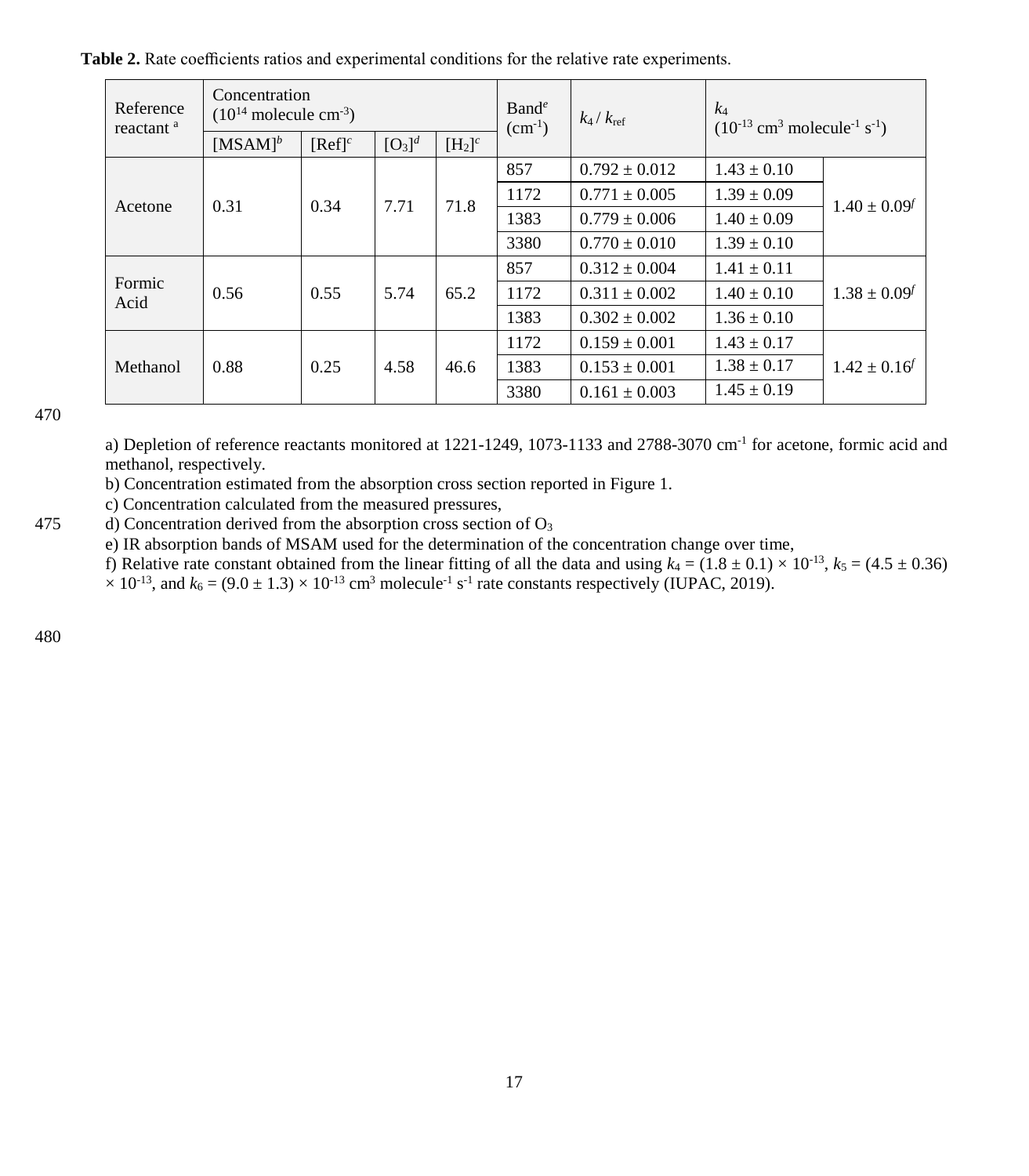**Table 3.** Lifetimes of atmospheric organo-sulphur trace gases with respect to reaction with OH

|                                     | k(OH) <sup>a</sup>               | Lifetime <sup>b</sup> | Reference                   |
|-------------------------------------|----------------------------------|-----------------------|-----------------------------|
| $CH3SO2NH2$                         | $1.4 \times 10^{-13}$            | 80 days               | This work                   |
| $CH_3SO_2CH_3$                      | $<$ 3 $\times$ 10 <sup>-13</sup> | $>$ 40 days           | (Falbe-Hansen et al., 2000) |
| CH <sub>3</sub> S(O)CH <sub>3</sub> | $5.9 \times 10^{-11}$            | 5 hours               | (Falbe-Hansen et al., 2000) |
| $CH_3SO_2H$                         | $9.0\times10^{-11}$              | 2.8 hours             | (Burkholder et al., 2015)   |
| $CH_3SCH_3$                         | $2.2 \times 10^{-12}$            | $1.6$ days            | (Atkinson et al., 2004)     |

<sup>a</sup> Units of cm<sup>3</sup> molecule<sup>-1</sup> s<sup>-1</sup>. <sup>b</sup>Assumes a diel average OH concentration of  $1 \times 10^6$  molecule cm<sup>-3</sup>.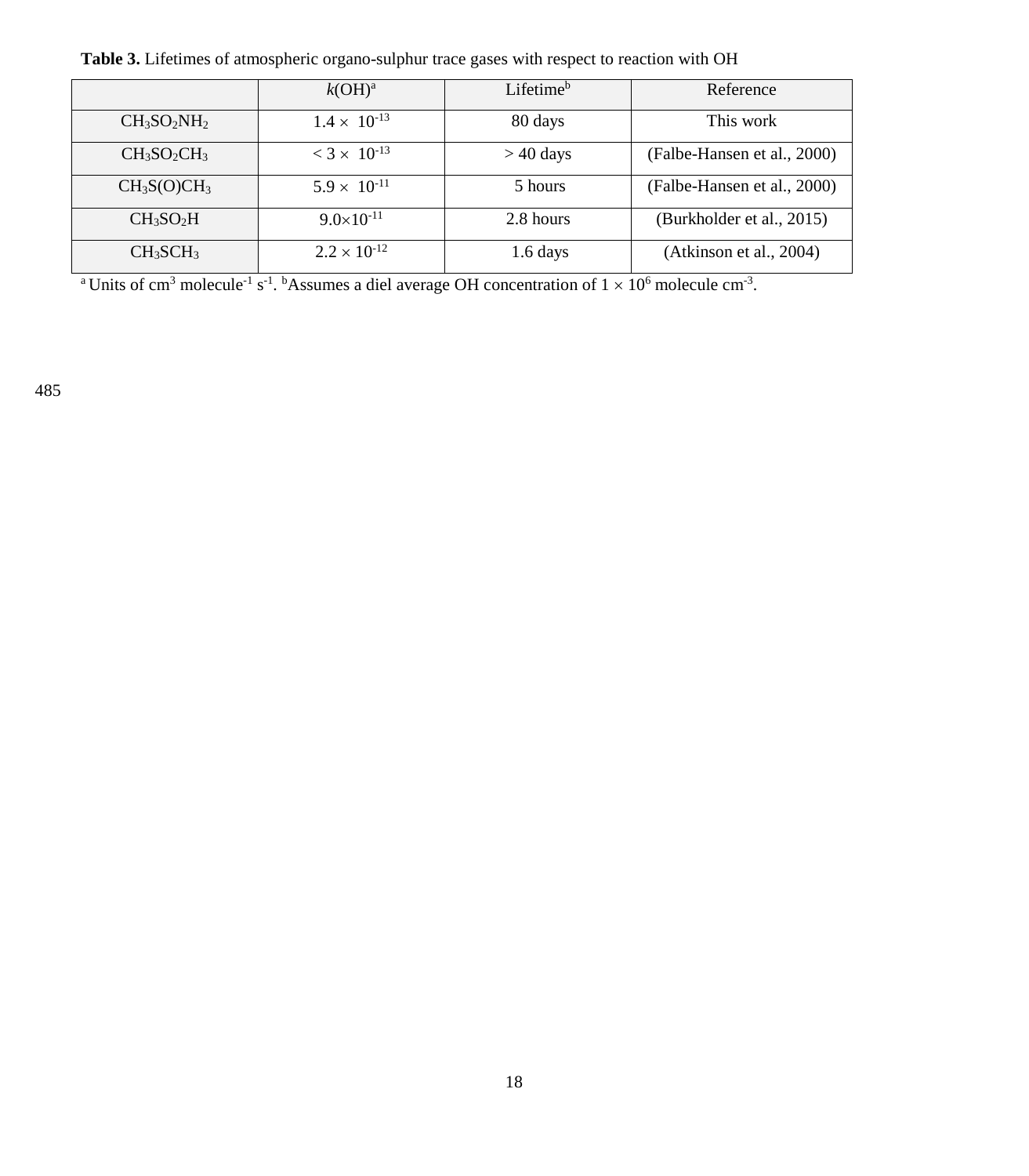

Figure 1. Comparison of the experimental infra-red absorption spectrum (black line) of MSAM  $(\sim 1 \times 10^{14}$  molecule cm<sup>-3</sup>) and the calculated spectrum at B3LYP/aug-cc-pVTZ-pp levels of theory (red line). The cross-sections  $(\sigma)$  are in base e.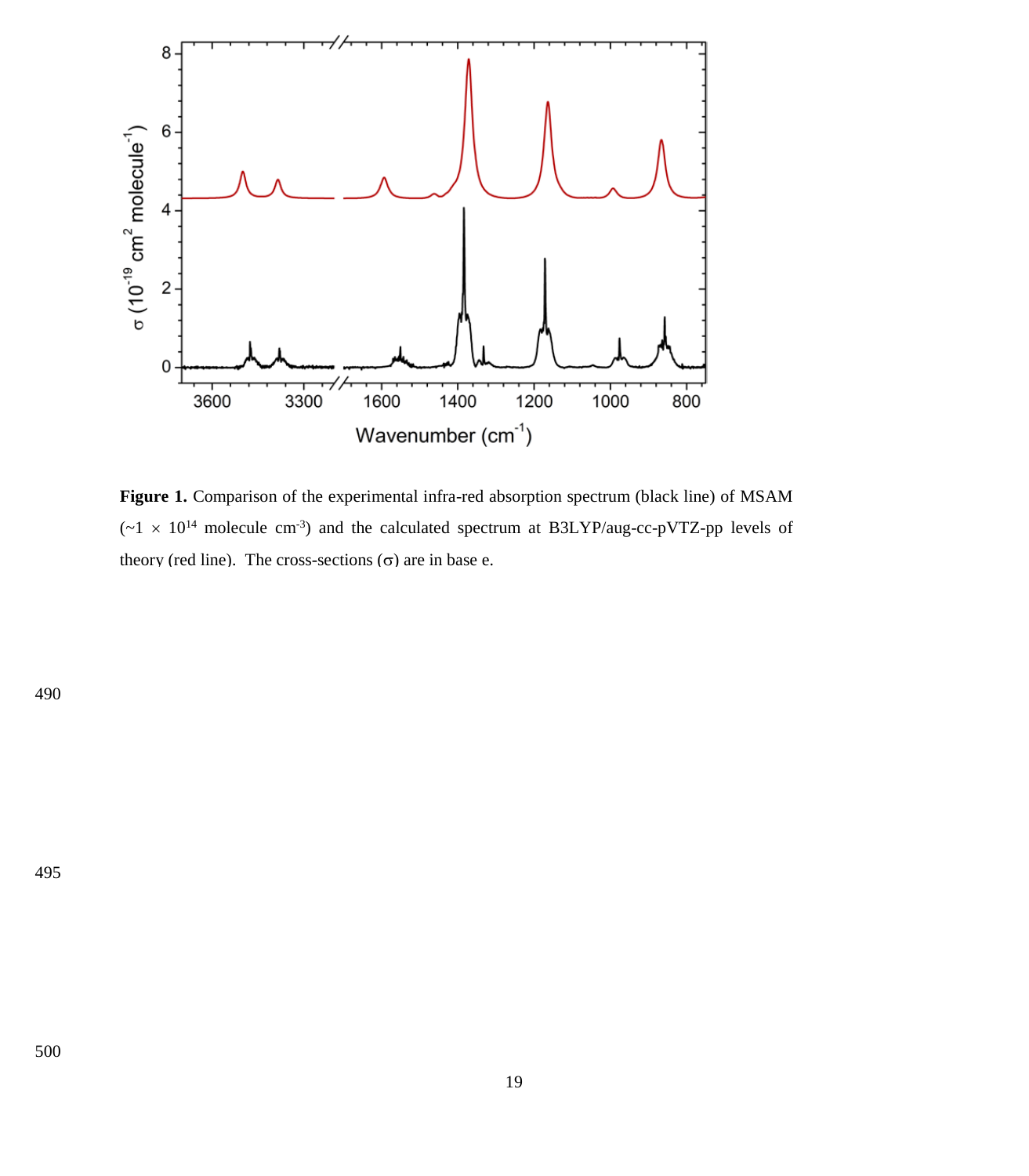

**Figure 2.** Raw data from a relative rate experiments (using acetone as reference reactant) showing the gradual depletion of reactants and formation of products. The lower two spectra are reference spectra, indicating (red arrows and red min-max lines) which absorption features were used for the relative rate analysis. The strong absorption close to 2100 cm<sup>-1</sup> at t = 0 s is due to O<sub>3</sub>. CO<sub>2</sub> and CO absorption bands are centered at  $\approx$  2350 and 2140 cm-1 , respectively.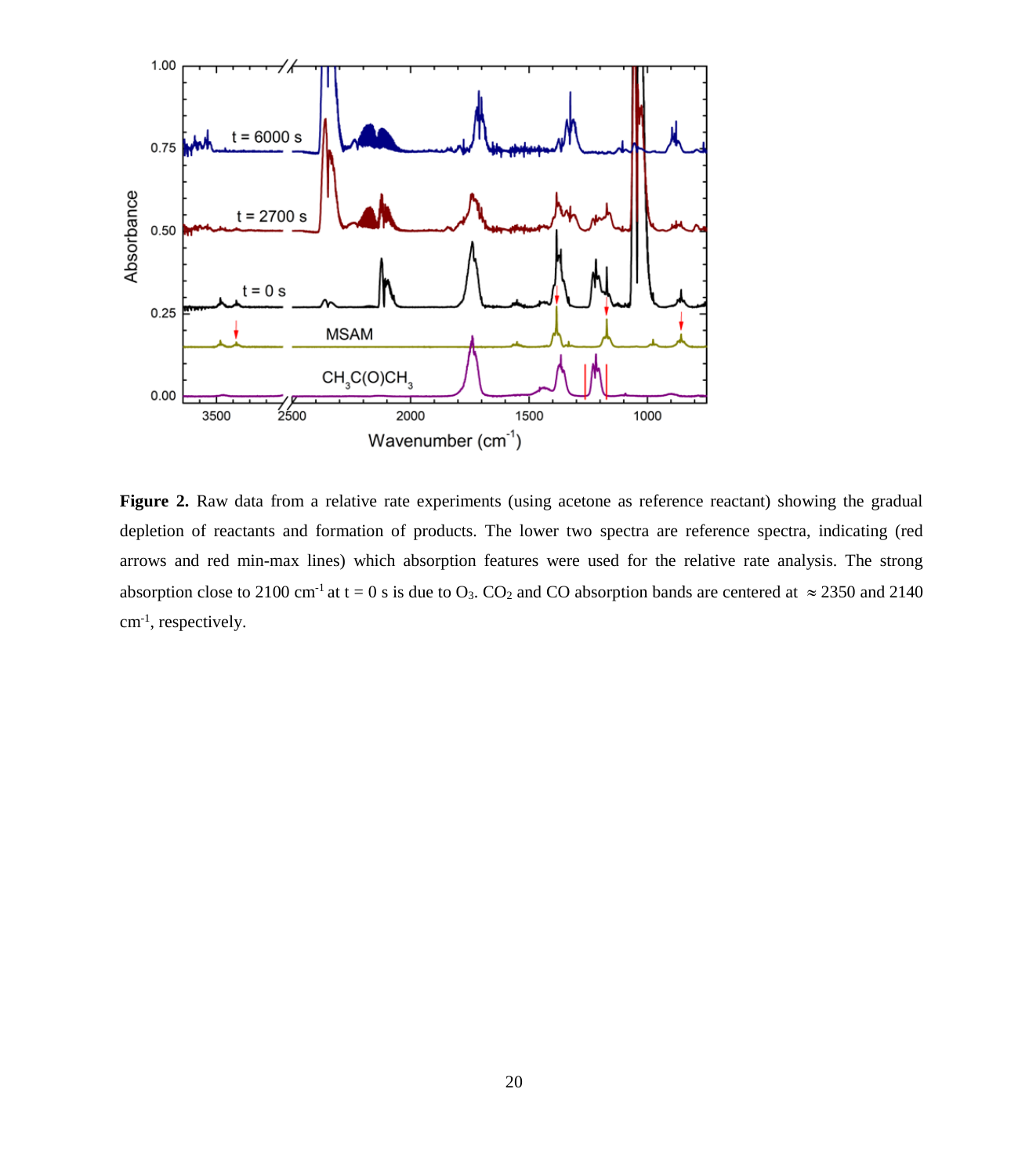

**Figure 3.** Relative depletion factors for MSAM and the reference compounds CH<sub>3</sub>C(O)CH<sub>3</sub>, HC(O)OH, and CH3OH obtained at room temperature and a total pressure of 700 Torr of air. The different absorption bands of MSAM used in the analysis are indicated. The slopes are equal to the ratio of rate coefficients *k*<sup>4</sup> / *k*ref as defined in Eqn. 1).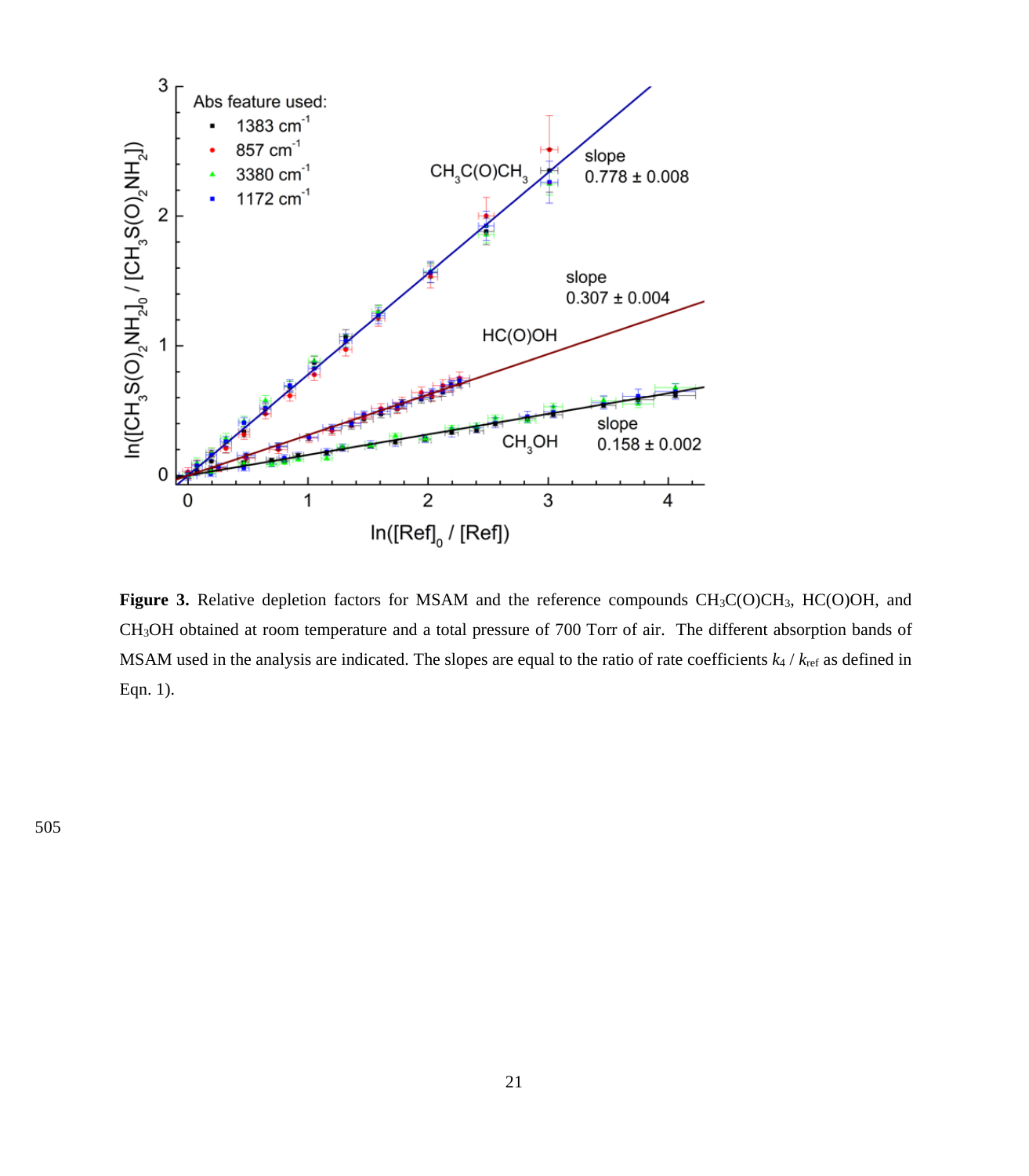

Figure 4. Infrared spectrum acquired prior to (A) and after (B and C) photolysis of a mixture of MSAM, O<sub>3</sub>, H<sub>2</sub> and air. During irradiation, OH concentrations were  $\approx 3 \times 10^9$  molecule cm<sup>-3</sup>. H<sub>2</sub>O-absorption features have been subtracted from the spectra. Reference spectrum of  $HNO<sub>3</sub>$ ,  $NO<sub>2</sub>$ ,  $CO<sub>2</sub>$ ,  $N<sub>2</sub>O$ ,  $CO$ ,  $SO<sub>2</sub>$ , and  $HC(O)OH$  recorded under the same experimental conditions (700 Torr and 298 K) are also shown.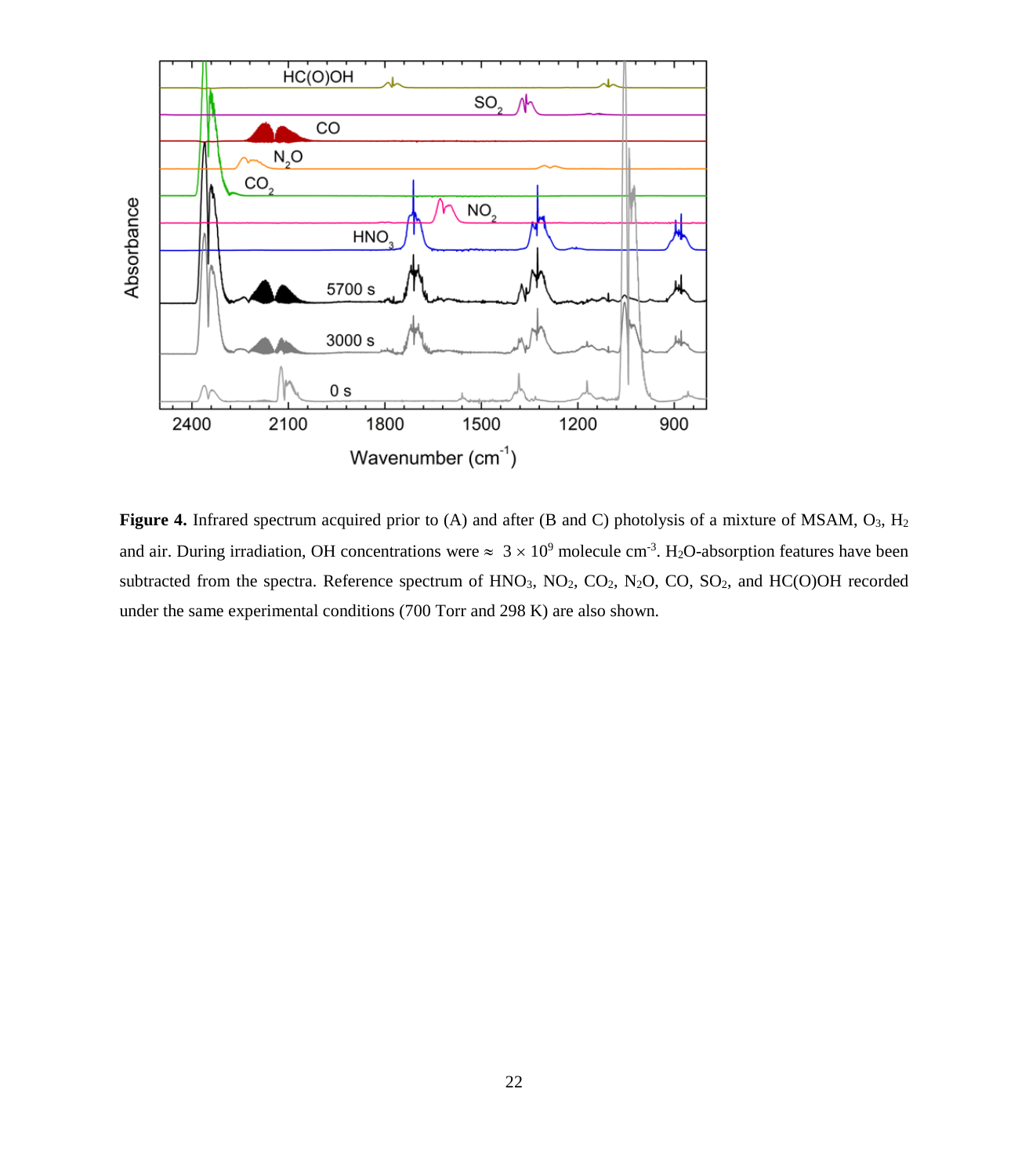

Figure 5. Summed concentration of carbon containing products (CO<sub>2</sub>, CO and HC(O)OH), sulphur containing products  $(SO_2)$  and nitrogen containing products  $(N_2O$  and  $HNO_3)$  plotted versus the relative depletion of MSAM. The slope gives the initial concentration of MSAM assuming stoichiometric conversion to the products listed.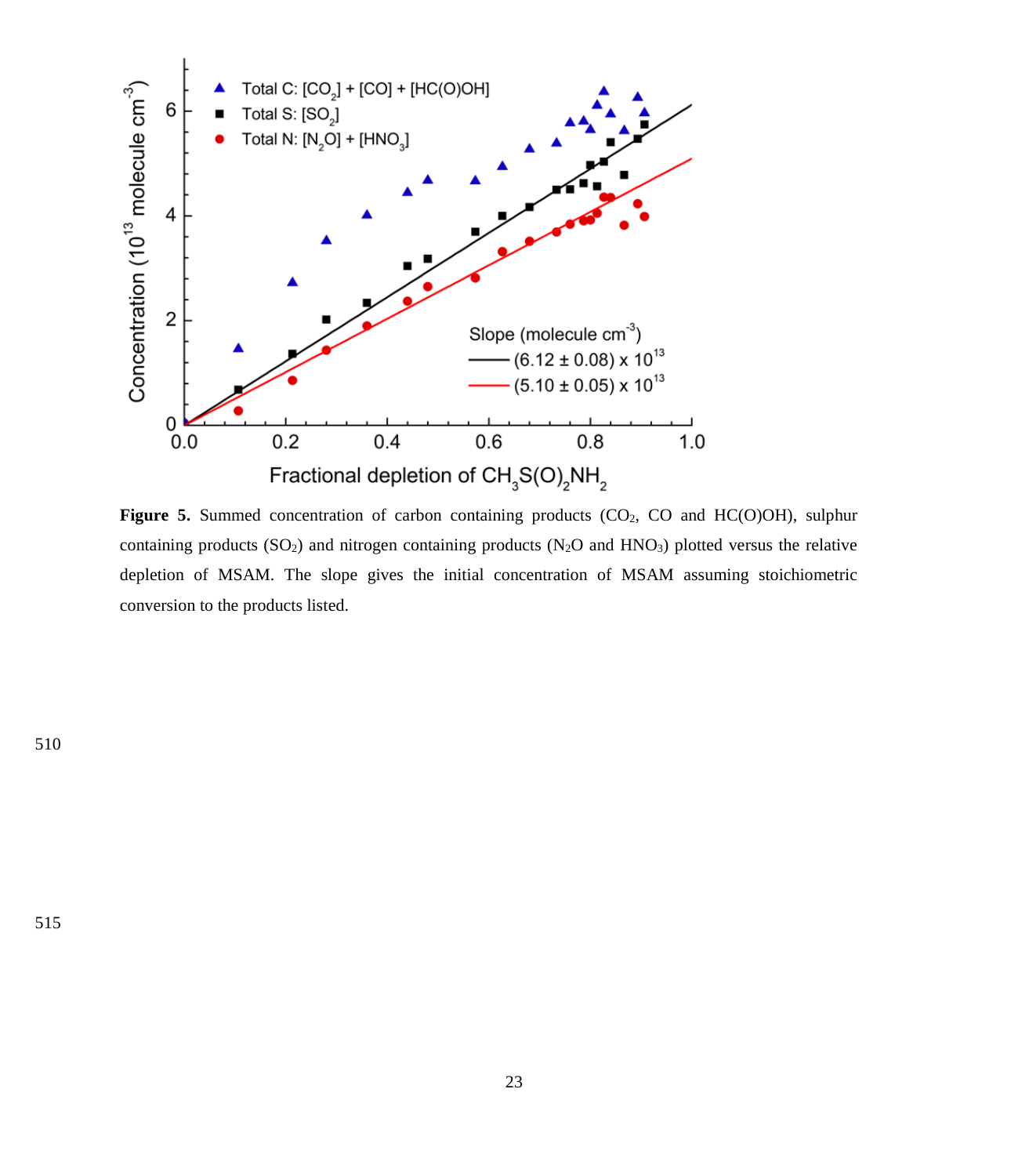

Figure 6. a) Formation of products versus depletion of MSAM. The slopes of the linear fits are the yields of SO<sub>2</sub>, HNO<sub>3</sub>, CO2, N2O and HC(O)OH from this particular experiment. The polynomial fit to the CO data (red dash line) is added to guide the eye. b) Time dependence of the product yields from the same experiment. The solid, horizontal lines represent the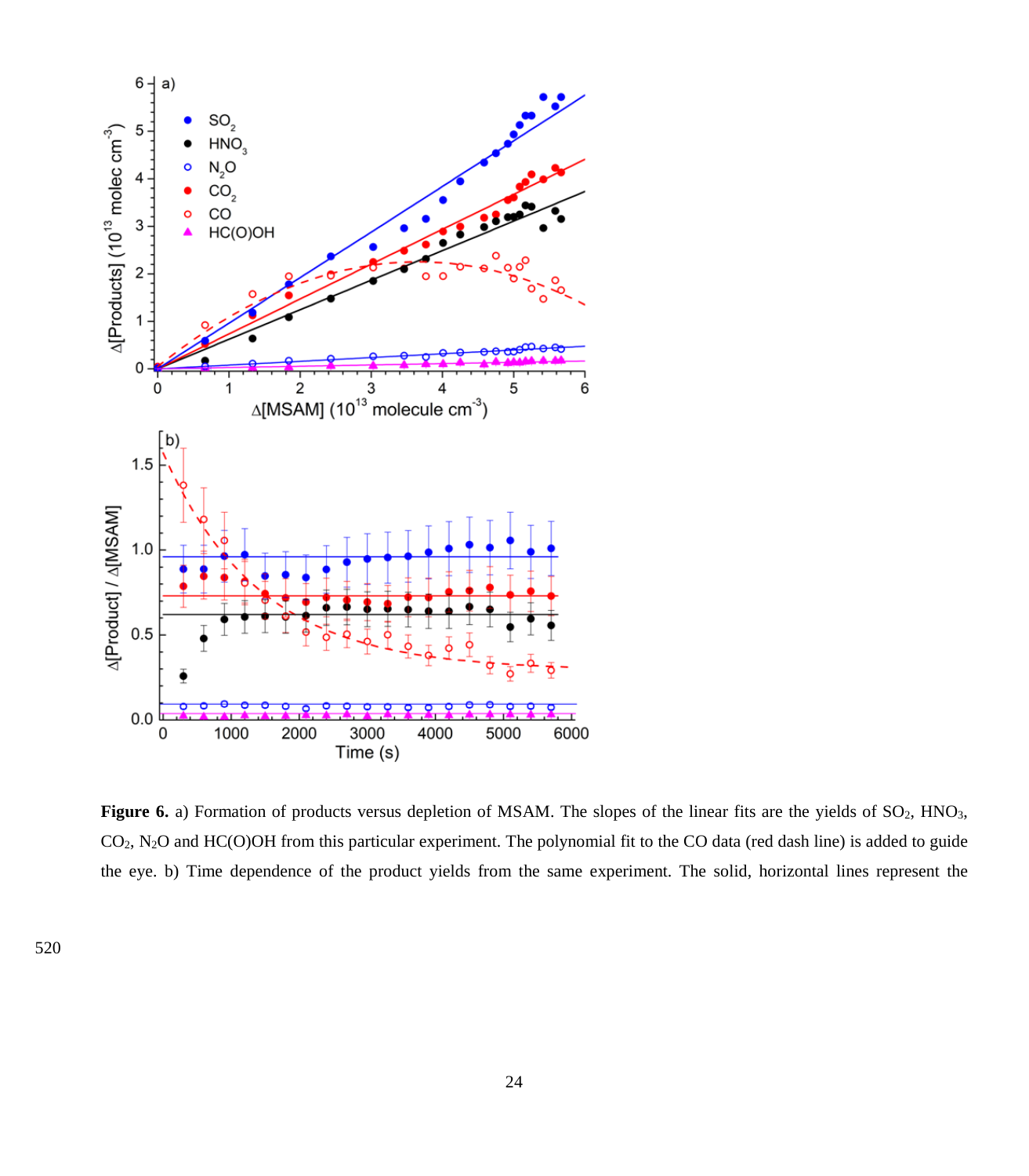

Figure 7. Mechanism for the formation of carbon containing (HC(O)OH, CO, CO<sub>2</sub>), nitrogen containing (HNO<sub>3</sub>) and  $N_2O$ ) and sulphur containing  $(SO_2)$  end products (in red circles) observed in the OH-initiated photooxidation of MSAM.